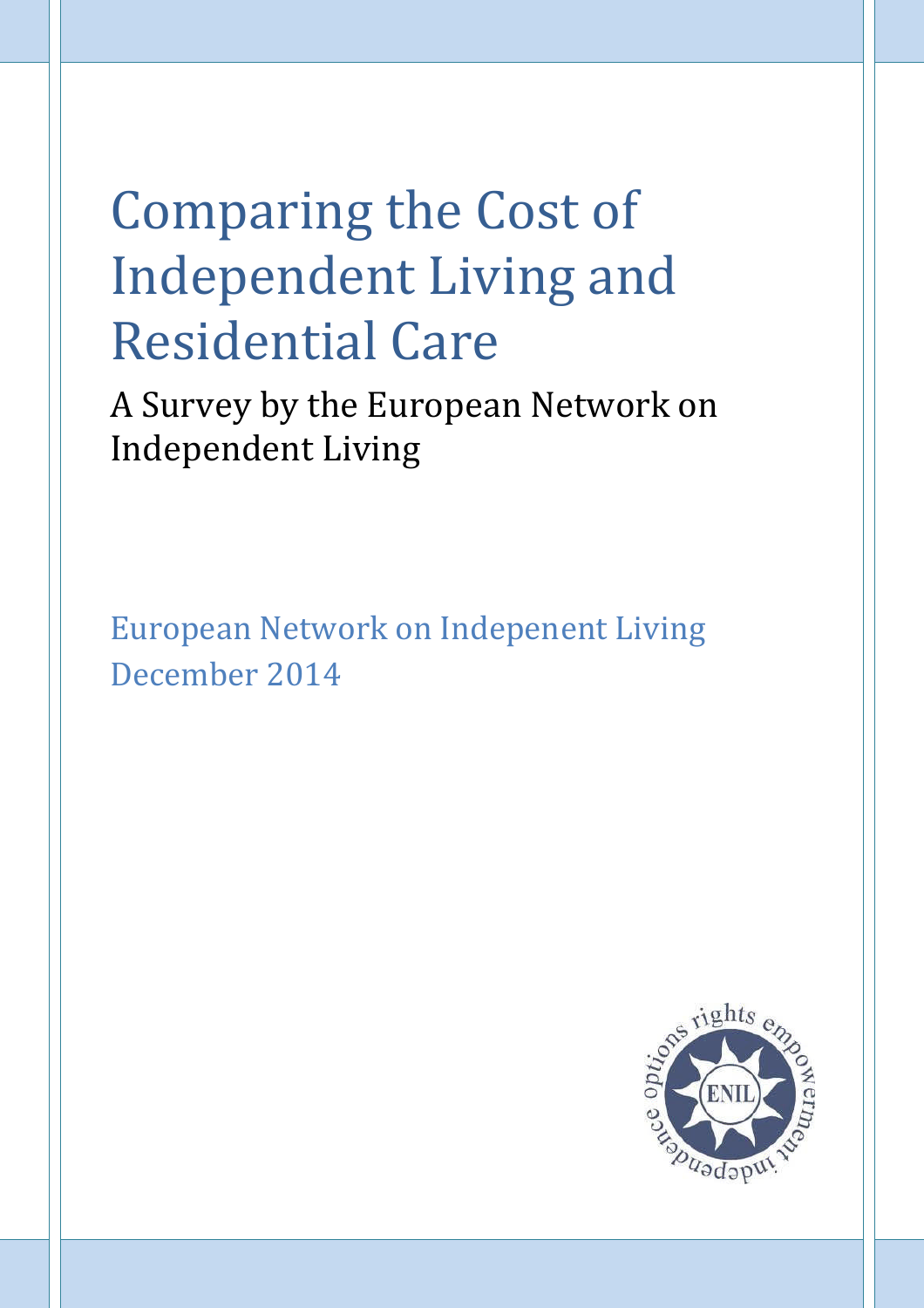## **About the European Network on Independent Living**

The European Network on Independent Living (ENIL) is a Europe-wide network of disabled people, with members throughout Europe. ENIL is a forum for all disabled people, Independent Living organisations and their non-disabled allies on the issues of Independent Living. ENIL represents the disability movement for human rights and social inclusion based on solidarity, peer support, deinstitutionalisation, democracy, self-representation, cross disability and self-determination.

## **Acknowledgments**

Results of the survey were compiled and written up by Ines Bulic, ENIL Policy Officer and Coordinator of the European Coalition for Community Living (ECCL) and Orla Kelly. ENIL would like to thank John Evans OBE, a member of ENIL's Advisory Group for his advice, as well as the following individuals and organisations for responding to the survey and providing us with valuable information about the situation in their countries:

**Belgium:** Nadia Hadad **Belgium:** Onafhankelijk Leven (Peter Lambregths) **Bulgaria:** Centre for Independent Living Sofia (Kapka Panayotova and Dilyana Deneva) **England:** Tizard Centre, University of Kent (Agnes Turnpenny and Julie-Beadle Brown) **England:** Miro Griffiths **France:** CHA – Vie Autonome France (Jean-Pierre Ringler) **Iceland:** Centre for Disability Studies, University of Iceland (James G. Rice and Eirikur Smith) **Italy:** ENIL Italia (Germano Tosi) **Slovenia:** YHD – Društvo za teorijo in kulturo hendikepa (Elena Pečarič and Klaudija Poropat) **Sweden:** JAG (Kerstin Sellin) **Sweden:** Jamie Bolling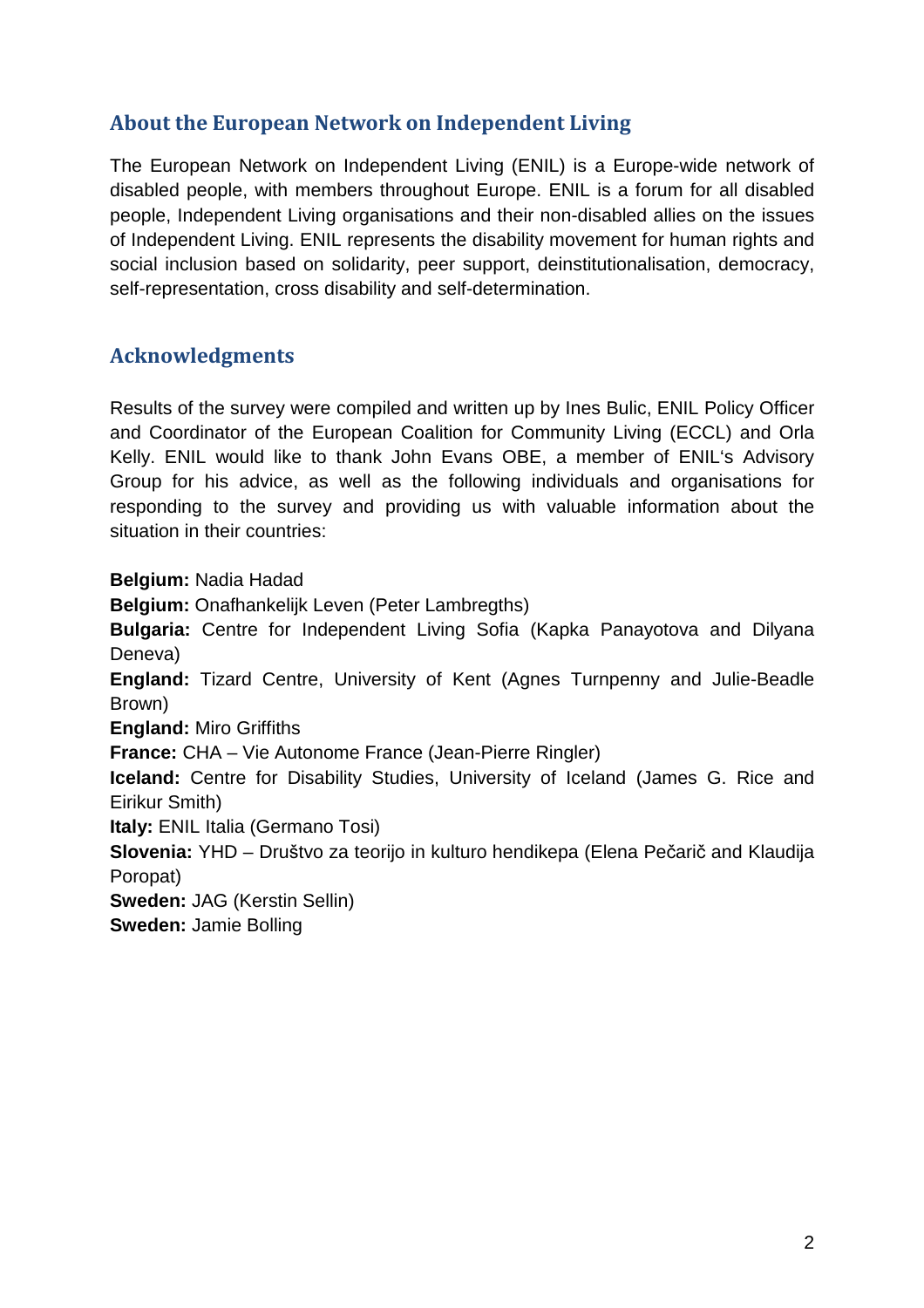# **Table of contents**

| 3. |     |                                                                |  |
|----|-----|----------------------------------------------------------------|--|
|    |     |                                                                |  |
| 5. |     |                                                                |  |
| 6. |     |                                                                |  |
|    |     |                                                                |  |
|    | 7.1 |                                                                |  |
|    | 7.2 |                                                                |  |
|    | 7.3 |                                                                |  |
|    | 7.4 |                                                                |  |
|    |     | 8. Research on the costs and benefits of Independent Living 19 |  |
|    |     |                                                                |  |
|    |     |                                                                |  |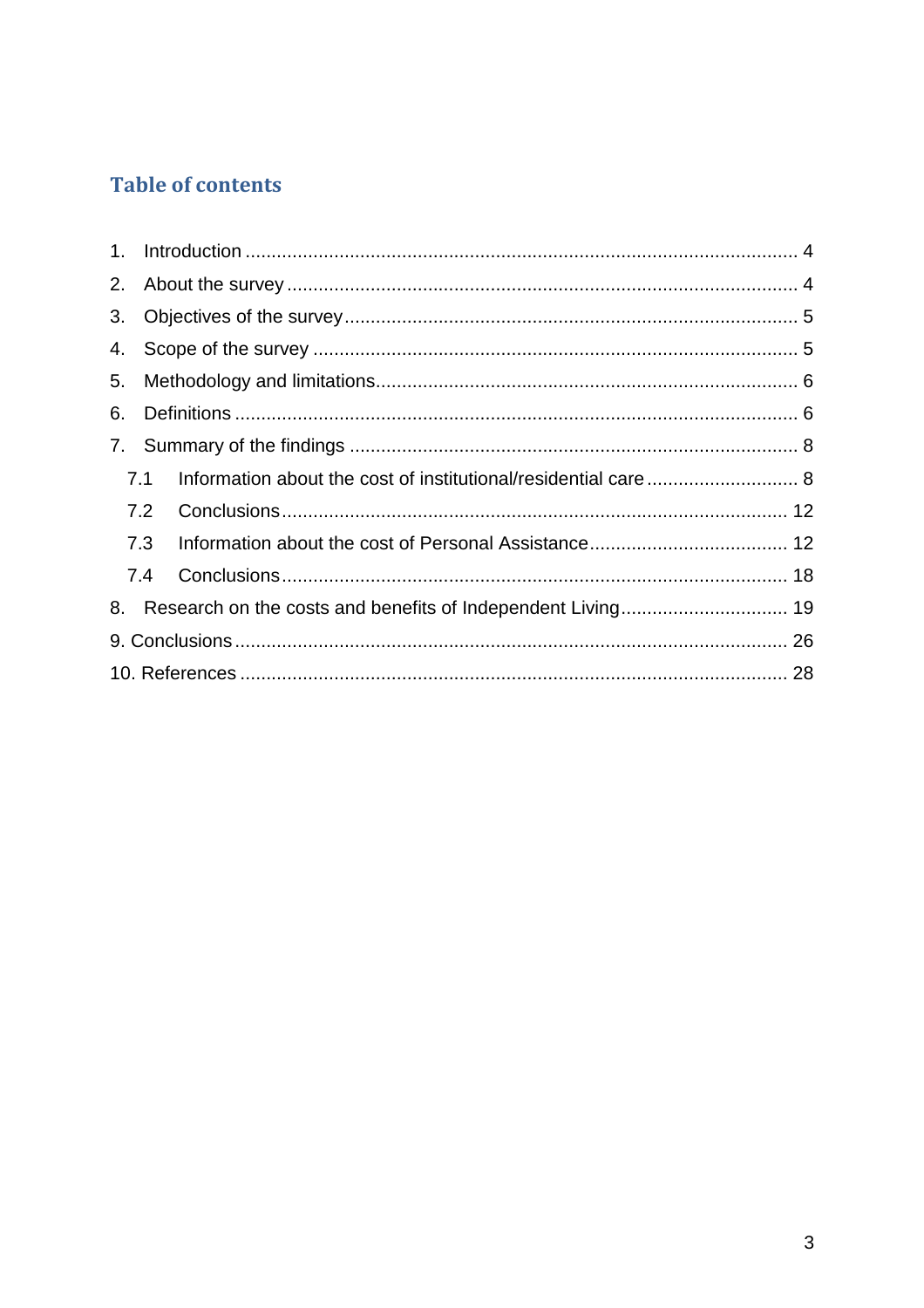# **1. Introduction**

*"Perhaps one day the question will no longer be, can we afford to invest in independent living, but can we afford not to?" (Zarb, 2003)*

In 2014, as part of its Progress Action Grant funded by the European Commission, the European Network on Independent Living (ENIL) decided to carry out a small survey among its members and allies about the cost of Independent Living support (in particular Personal Assistance) in their countries and, compared to that, the cost of institutional/residential care<sup>1</sup>. We realised that this would be a difficult task, considering the lack of available data, as well as the fact that there are many costs which are either difficult to quantify, or are simply hidden. However, as we are often pressed to provide information about the cost-efficiency of Independendent Living *vs*. traditional care, especially in these times of austerity, we wanted to at least show how complex this issue is and at the same time set out some of the information that is available. We also wanted to make sure that what comes out of this survey is a conclusion that, regardless of the cost, Independent Living is a human right and the benefits of living independently in the community, with the appropriate support, will always outweigh any cost savings that may be made in institutional, residential or other traditional forms of care.

# **2. About the survey**

The survey *Comparing the Cost of Independent Living and Residential Care* summarises the available information from eight countries: Belgium (Flemish part), Bulgaria, England, Iceland, Italy, France, Slovenia and Sweden, collected during 2014. It aims to provide information about the costs of institutional/residential care and whether disabled people in these eight countries are able to receive support to live independently in the community. In relation to support in the community, the survey looks at what such support entails, who is entitled to it, how it is funded, and whether it is adequate to facilitate the full inclusion and participation of disabled people in society. Information from the questionnaires is complemented by desktop research, looking at the availability of Independent Living supports, the cost of Independent Living, availability of data about the cost of Independent Living, benefits, barriers and personal budgets.

 $<sup>1</sup>$  Please see page 6 for the definitions.</sup>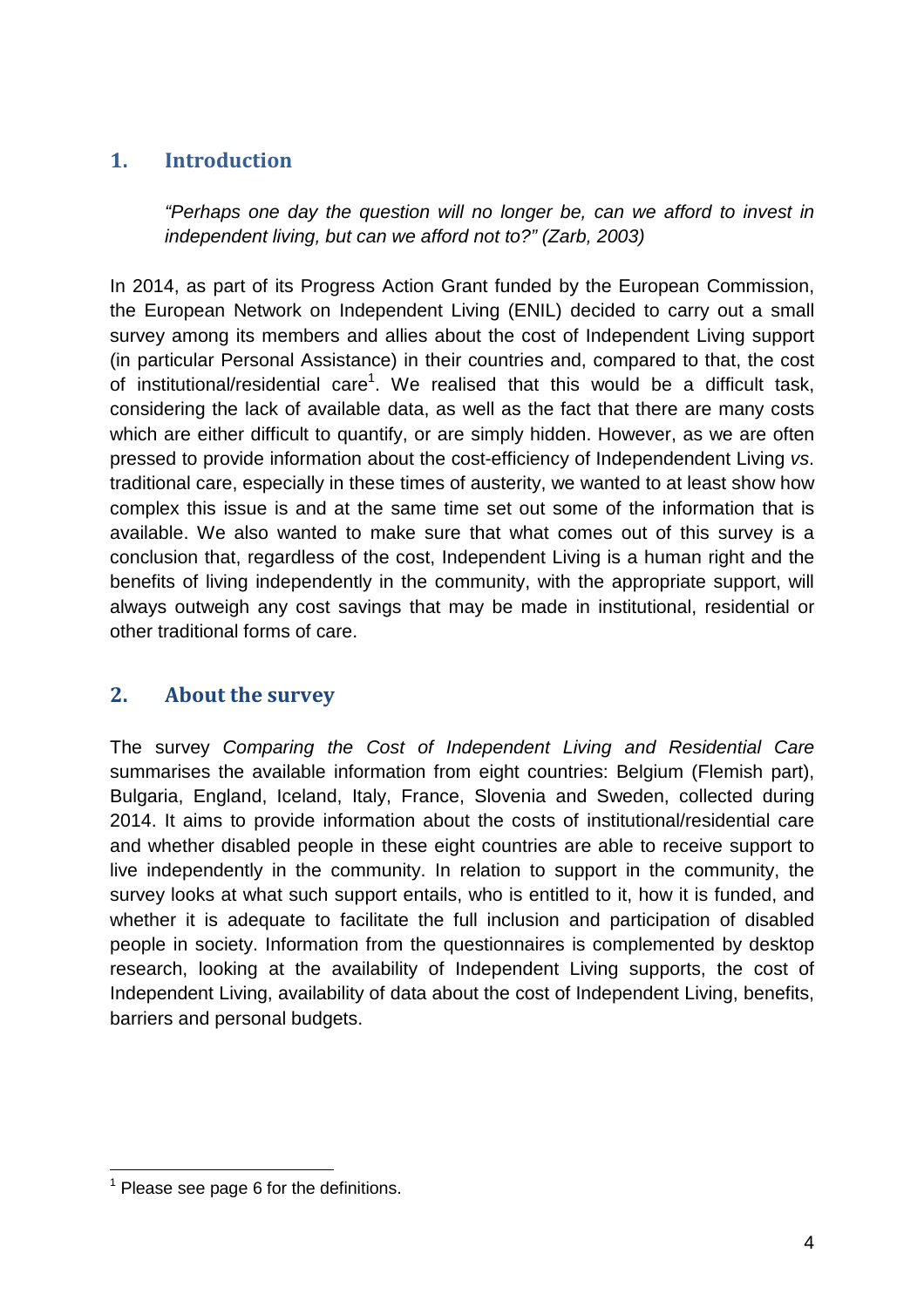# **3. Objectives of the survey**

ENIL has come up with a number of questions to be answered as part of this survey. These are:

- What do we understand by 'Personal Assistance' and 'institutional/residential care' and why are we comparing them?
- Is Personal Assistance more expensive or cheaper than institutional/residential care?
- Can one compare the financial cost of Personal Assistance versus institutional/residential care?
- Are there any variations between the countries, individuals with different impairments, age groups, the way social care or health care systems are organised etc?
- What other factors may influence the cost of Personal Assistance and institutional/residential care?
- What are the important factors which should be taken into account by countries when deciding if to fund Personal Assistance as an alternative to institutional care, other than the cost?
- Is there need for further research into these questions and if yes, why is such research important?

# **4. Scope of the survey**

Rather than producing a comprehensive study, which the questions above require, ENIL has carried out a small-scale survey in a selected number of countries (listed below). The aim was to highlight some of the important questions and complexities of this type of research, rather than provide a full picture of the situation in Europe and offer all the answers.

This research builds on *ENIL's Survey on Personal Assistance*<sup>2</sup> , completed in 2013 (due to be updated in 2015). The 2013 survey looked at the legislation for and availability of Personal Assistance across Europe, how the service is funded, whether there are any access restrictions etc. Considering that in many countries funding is still tied up in institutional/residential care, this survey aims to show how it could be redirected to support Independent Living. The perceived cost of Personal Assistance is often used as an excuse not to provide Independent Living options, very often without any evidence to support such claims. Therefore, ENIL considered a survey is needed to address such misconceptions.

<sup>&</sup>lt;sup>2</sup> Available at: http://www.enil.eu/wp-content/uploads/2012/06/European-Survey-on-Personal-Assistance-Final.pdf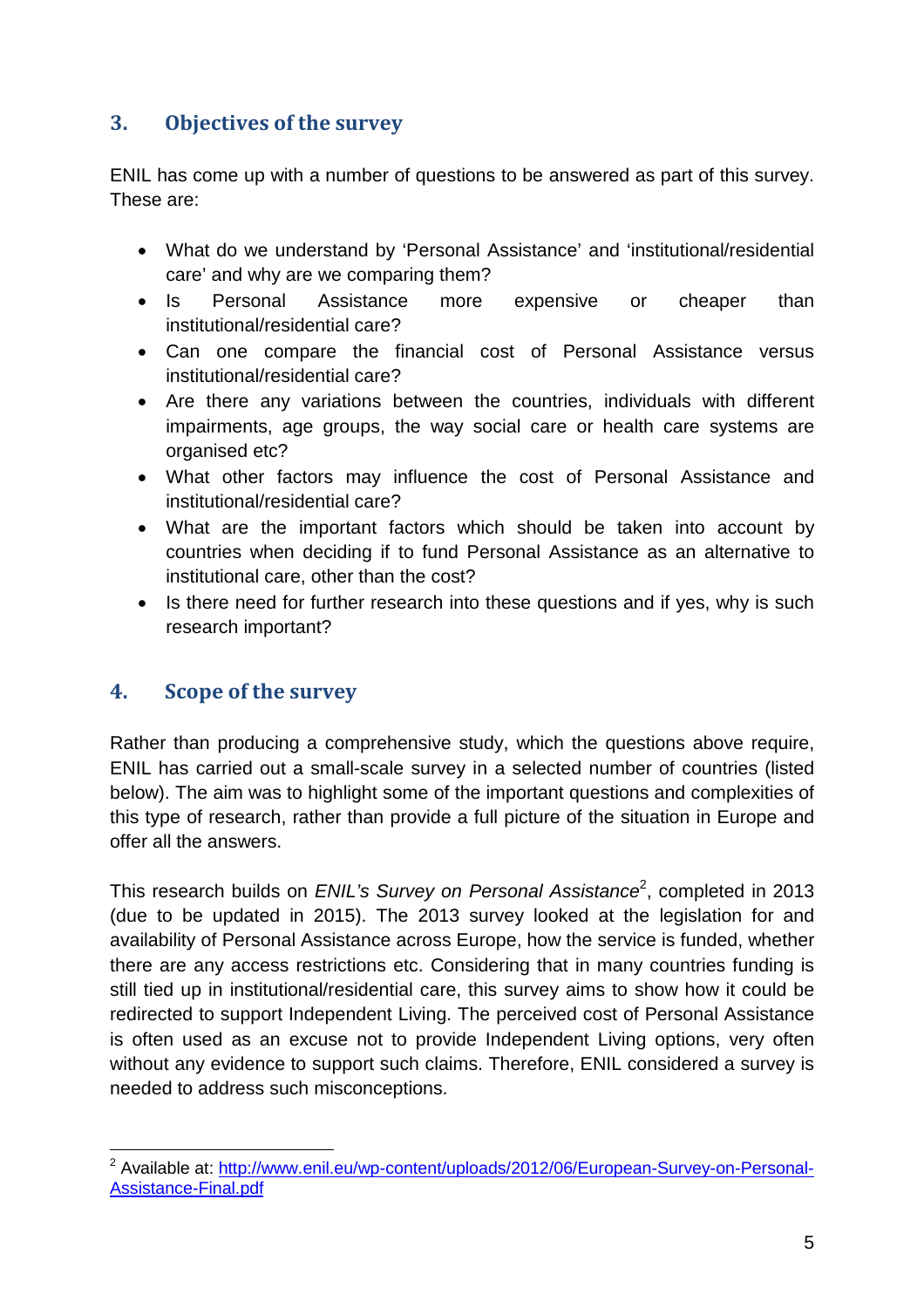The last part of the document summarises the main points from some of the research available on the costs and benefits of Independent Living.

# **5. Methodology and limitations**

A total of eight countries have been chosen for the survey, ensuring a good geographical mix and the likelihood of obtaining the needed information. The countries covered by the survey are: **Belgium (Flemish part)**, **Bulgaria, England, Iceland**, **Italy, France, Slovenia and Sweden.**

The survey is limited in that it has covered only a selection of countries. We have also relied on information provided by our respondents, which we could not verify through other sources; largely due to the lack of available data on the cost of Independent Living and institutional/residential care.

Furthermore, as noted in several studies (see page 22), there are many reasons why it is difficult to quantify the costs of both Independent Living and institutional/residential care. For example, when calculating the costs of institutional/residential care, it is important to take into account the cost of buildings and infrastructure, energy and maintenance. These capital costs, which can be substantial, are often excluded in cost comparisons, in place of the residents' costs which are easier to quantify. Another cost which is 'hidden' in institutional/residential care is the amount of voluntary care and labour that is often provided for all kinds of tasks and activities by residents and volunteers. For example, people often give up their time as volunteers to help serve meals, do odd jobs and many other voluntary roles. Residents may also be expected to help care for other, younger or less able residents, help maintain the grounds of the institution, or support the staff in other ways. This can be an enormous saving for the institution.

With regard to Independent Living, there is an important point about how one puts a cost on the quality of life and human rights. It is beneficial for society at large to have people living good quality lives with satisfaction and flexibility, which leads to good health and well-being. It is also a question of people contributing and participating positively in a mainstream society, and being active citizens. These are the types of 'benefits' that disabled people in institutional/residential care do not have, and something which cannot be quantified in monetary terms.

# **6. Definitions**

**Independent Living** is the daily demonstration of human rights-based disability policies. Independent Living is possible through the combination of various environmental and individual factors that allow disabled people to have control over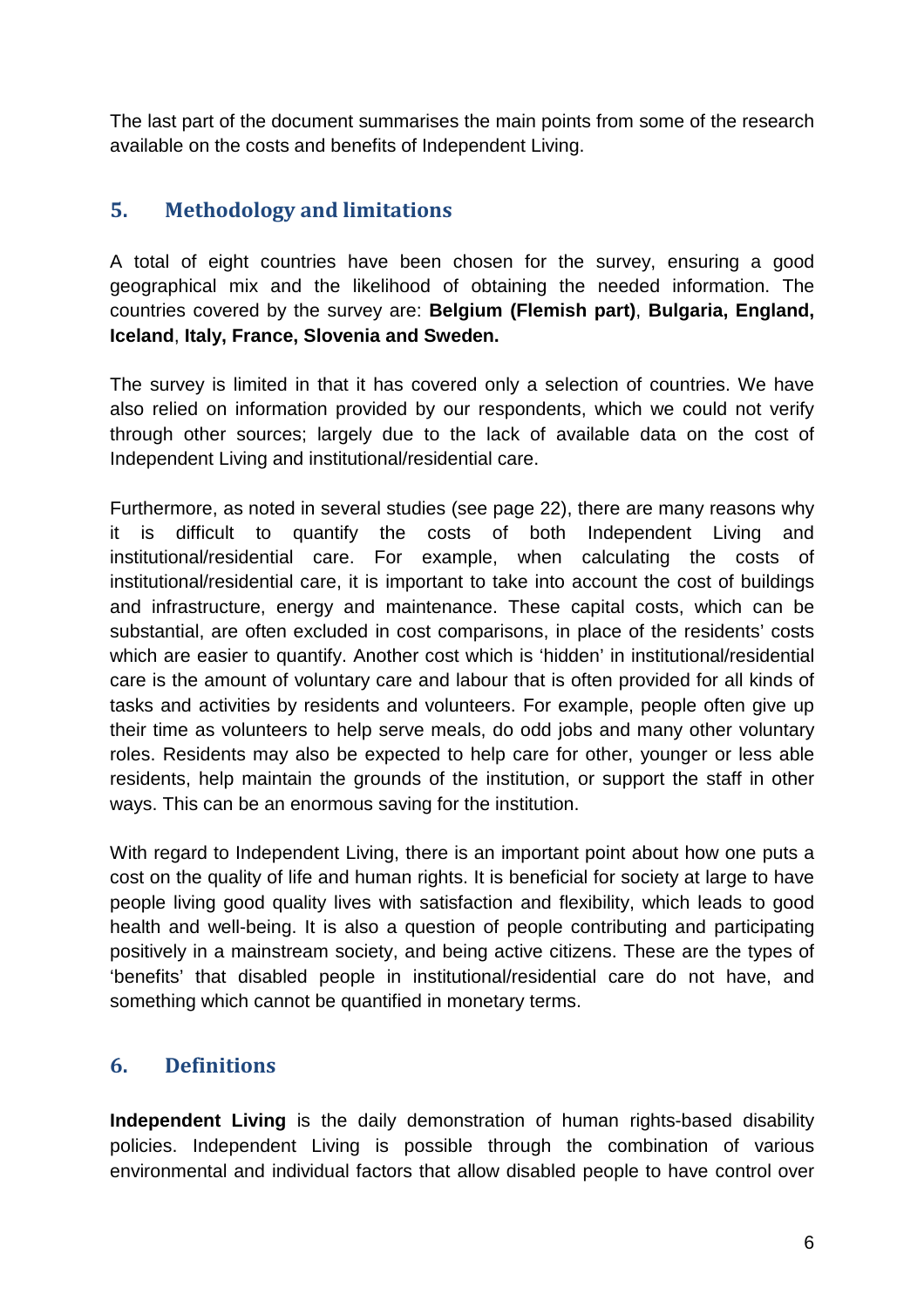their own lives. This includes the opportunity to make choices and decisions regarding where to live, with whom to live and how to live. Services must be accessible to all and provided on the basis of equal opportunity, allowing disabled people flexibility in our daily life. Independent Living requires that the built environment and transport are accessible, that there is availability of technical aids, access to personal assistance and/or community-based services. It is necessary to point out that Independent Living is for all disabled persons, regardless of the level of their support needs.

**Personal assistance** is a tool which allows for Independent living. Personal assistance is purchased through earmarked cash allocations for disabled people, the purpose of which is to pay for any assistance needed. Personal assistance should be provided on the basis of an individual needs assessment and depending on the life situation of each individual. The rates allocated for personal assistance to disabled people need to be in line with the current salary rates in each country. As disabled people, we must have the right to recruit, train and manage our assistants with adequate support if we choose, and we should be the ones that choose the employment model which is most suitable for our needs. Personal assistance allocations must cover the salaries of personal assistants and other performance costs, such as all contributions due by the employer, administration costs and peer support for the person who needs assistance.

**Deinstitutionalisation** is a political and a social process, which provides for the shift from institutional care and other isolating and segregating settings to Independent Living. Effective deinstitutionalisation occurs when a person placed in an institution is given the opportunity to become a full citizen and to take control of his/her life (if necessary, with support). Essential to the process of deinstitutionalisation is the provision of affordable and accessible housing in the community, access to public services, personal assistance, and peer support. Deinstitutionalisation is also about preventing institutionalization in the future; ensuring that children are able to grow up with their families and alongside neighbours and friends in the community, instead of being segregated in institutional care.

**An institution** is any place in which people who have been labelled as having a disability are isolated, segregated and/or compelled to live together. An institution is also any place in which people do not have, or are not allowed to exercise control over their lives and their day-to-day decisions. An institution is not defined merely by its size.

**Institutional care** refers to any residential care where: users are isolated from the broader community and/or compelled to live together; these users do not have sufficient control over their lives and over decisions which affect them; the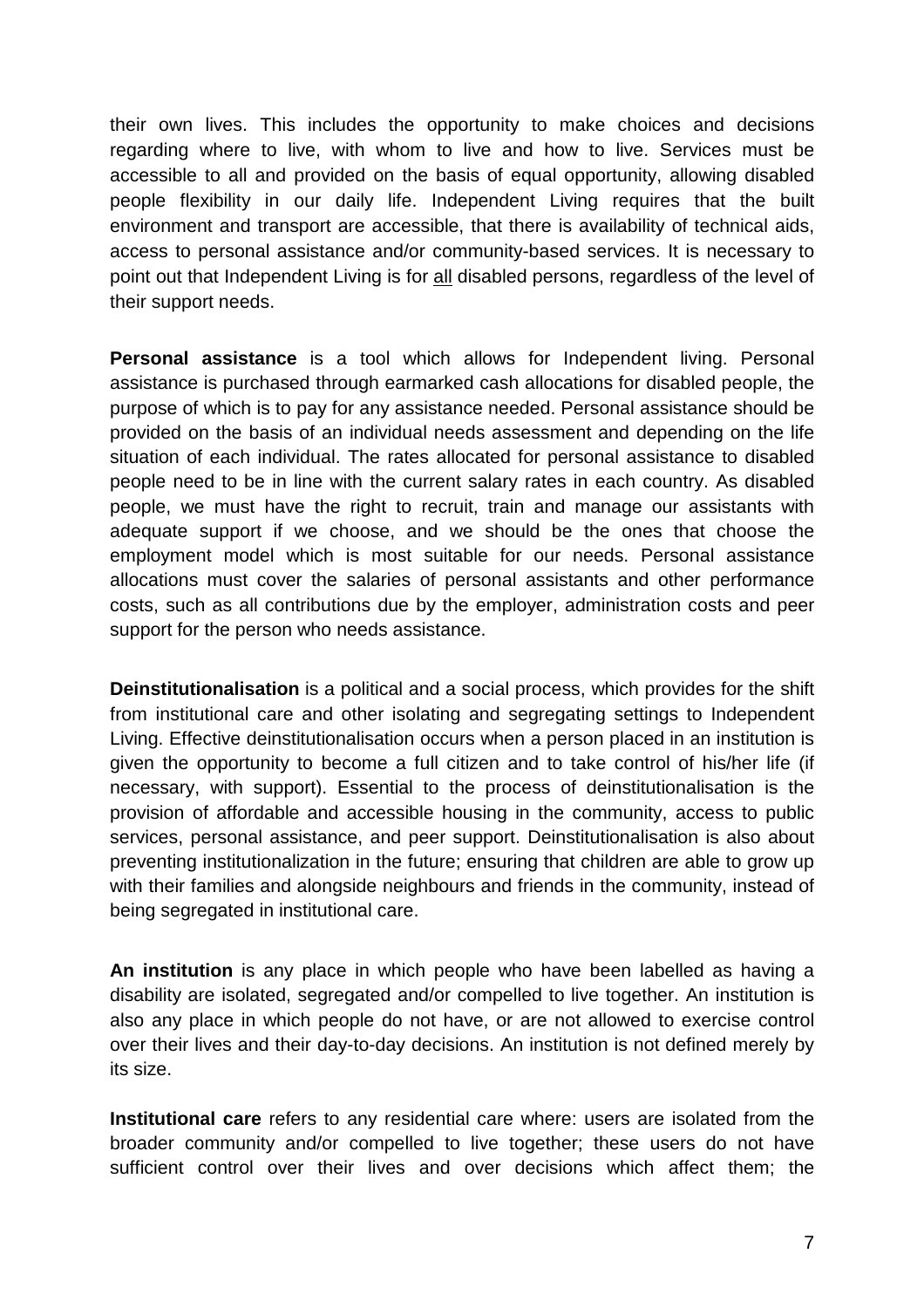requirements of the organisation itself tend to take precedence over the users' individualised needs.<sup>3</sup>

**A residential care setting** is terminology used by service providers to denote settings specifically designed for disabled people (such as group homes, service apartments<sup>4</sup>, protected/sheltered homes and living centres), where people are grouped together depending on their labelled type/severity of disability. Such settings can cater for children and adults, and can be smaller (for example, for 6 people) or bigger (for example, for 30 people). It is a model of service which links the supports a person requires with a particular type of housing, thereby restricting people's choices about where and with whom they will live. Residential care settings, despite being physically placed in a city neighbourhood or a suburb, are often based on a 'one size fits all' model and can be as isolating as an old-style institution. Residential care and institutional care are often used interchangeably by Independent Living activists.

# **7. Summary of the findings**

The findings are divided into two sections:

- Information about the cost of institutional/residential care; and
- Information about the cost of Personal Assistance.

Each section starts with the questions sent to respondents in the eight countries, followed by a summary of the responses received. Conclusions coming out of the completed questionnaires are then summarised at the end of each section.

# **7.1 Information about the cost of institutional/residential care**

- 1. Do you know what is the cost of institutional/residential care per person in your country/region/local authority (whichever of these is relevant)?
- 2. Who funds an individual's placement in the institution is it the state, the local authority or does the individual/their family have to pay in some circumstances?
- 3. Is the amount paid per person for the placement in an institution the same for all the individuals, regardless of their impairment, or does it vary? If it does vary, what are the reasons/factors for this variation? Please provide as much information as you can.
- 4. What does the amount paid to the institution cover?

<sup>&</sup>lt;sup>3</sup> Report of the Ad Hoc Expert Group on the Transition from Institutional to Community-based Care (2009), available at: file:///C:/Users/ECCL/Downloads/2009-12- 08%20Expert%20Group%20Report%20Final%20EN%20(13).pdf

 $4\overline{4}$  A cluster of apartments in one building primarily offered to disabled people where 'support' is provided on a group basis.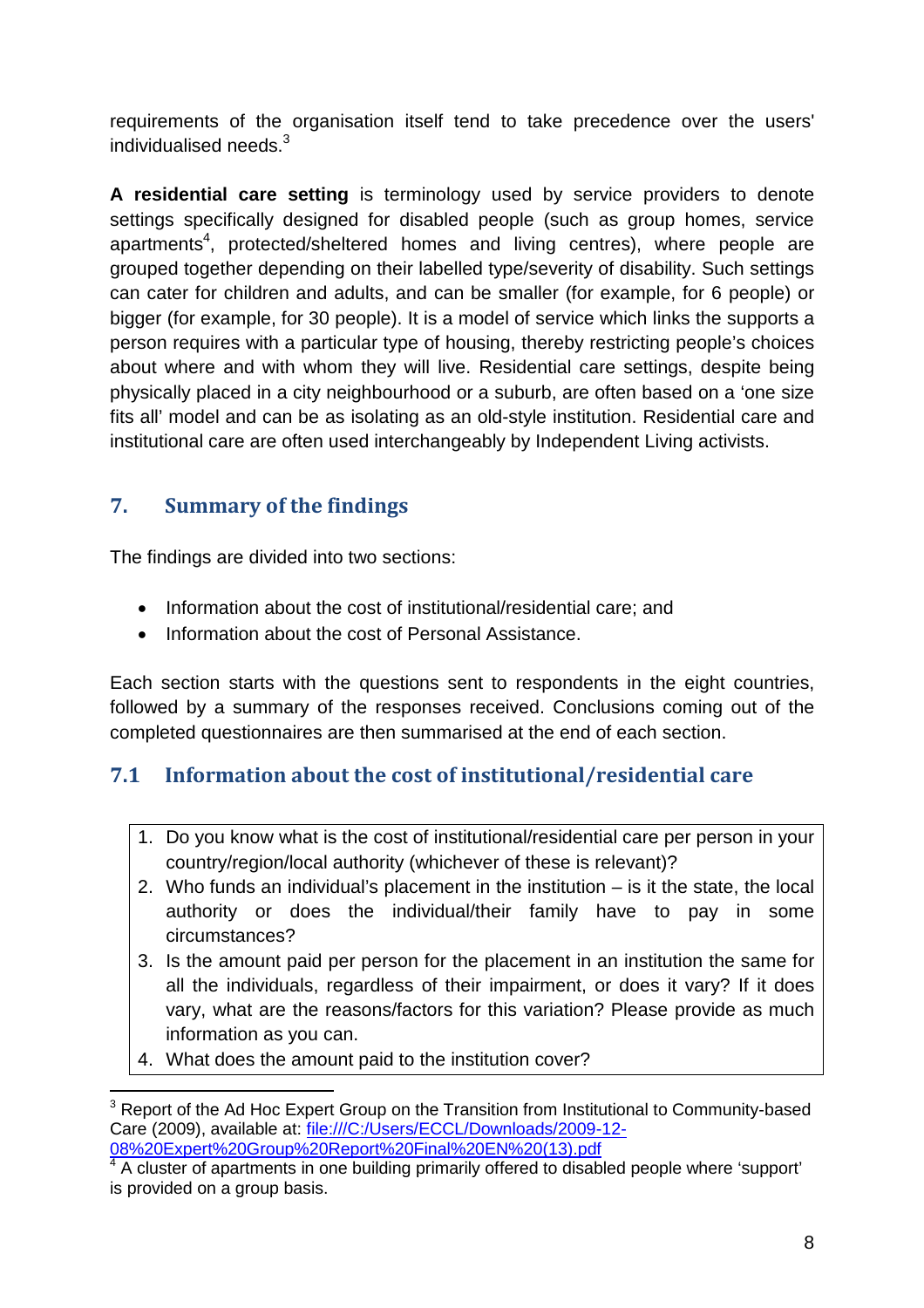- 5. If a person leaves the institution, does the funding follow them, or does it still go to the institution?
- 6. Do disabled people have a real choice between institutional/residential care or independent living with personal assistance?

## **Belgium (Flanders)**

The average cost of institutional/residential care is 60,000 EUR per person/year. The amount is different according to the type of institution, but within a single type of institution the amount paid is the same for all individuals, regardless of type or 'severity' of impairment. The cost covers staff and overhead costs.

The funding does not follow the individual if they leave the institution, but is used to fund another individual's placement. Disabled people do not have a real choice between institutional/residential care and personal assistance. There are very long waiting lists for both, and a person living in an institution is not seen as a priority for personal assistance.

#### **Bulgaria**

The average cost of institutional/residential care is about 3,500 EUR per person/year. The amount paid varies according to the type of institution, but within a single type of institution, the amount paid is the same for all residents. This covers the staff and maintenance costs. The placement is funded by the central government and the residents pay a percentage of their income (i.e. disability allowance) towards the rent. Residents pay about 80% of their monthly income.

The funding does not follow the person but stays with the institution. Disabled people do not have a real choice between institutional/residential care and personal assistance, unless they have family and friends to support them, as there is virtually no alternative to institutional/residential care. There is a limited personal assistance programme in Sofia, available to a small number of users.

#### **England**

The average cost of institutional/residential care is 31,200 EUR per person/year. The amount is dependent on the required support and it covers staff and overhead costs. Placements are generally funded by the local authorities or the National Health Service (NHS), with the individual paying a contribution.

The funding does follow the individual if they leave institutional/residential care. However, many people are not informed of their options between residential care and personal assistance, and many people with mental health needs or people with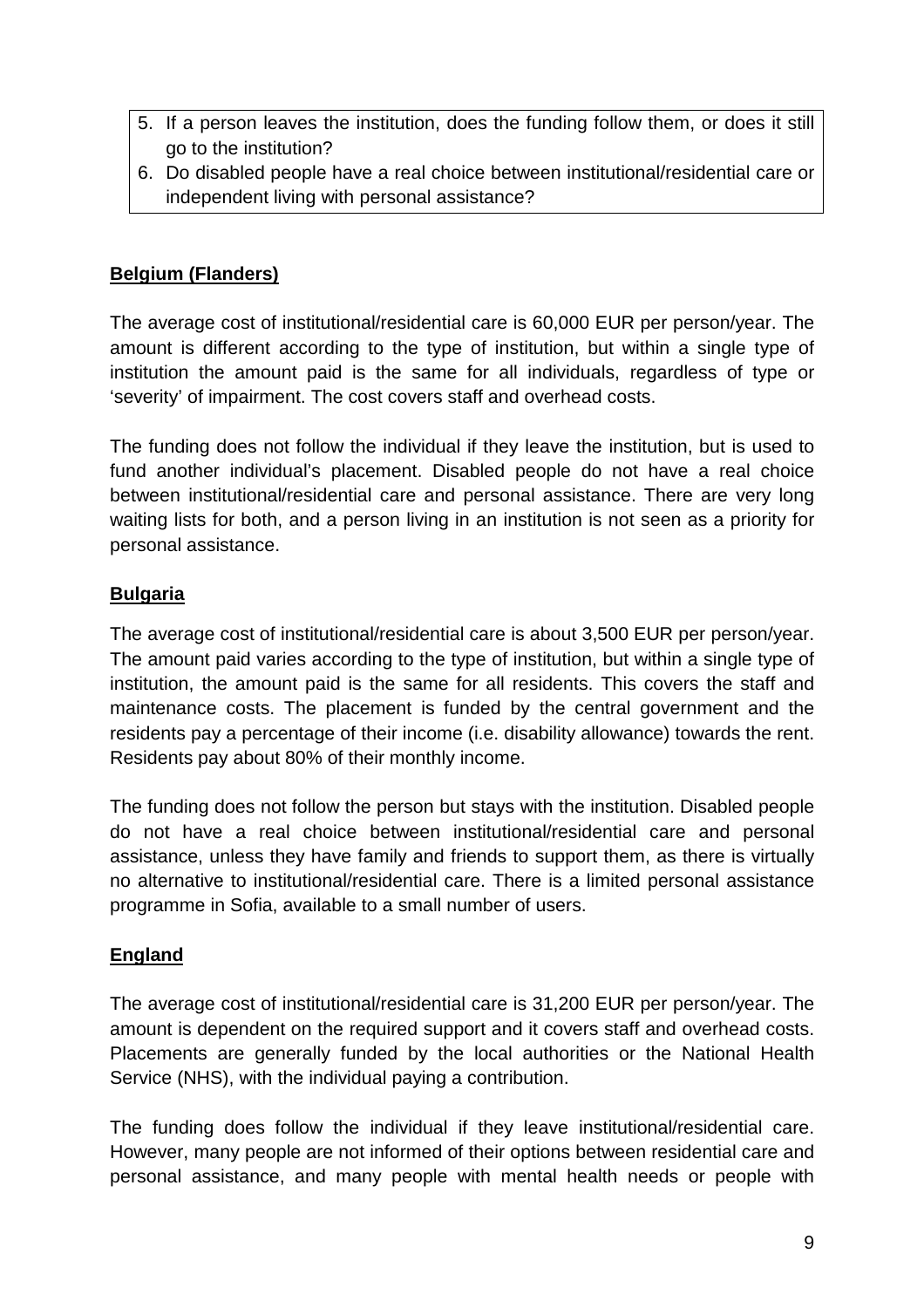intellectual disabilities find it extremely difficult to access support services in the community.

#### **France**

The average cost of institutional/residential care is 91,000 EUR per person/year. The amount varies depending on the type and 'severity' of impairment. The amount covers the staff and maintenance costs. The placement is funded by the State.

The funding does not follow the individual. Disabled people do not have a real choice between institutional/residential care and personal assistance, especially those with high support needs – 'people dependent above 80%' are entitled to 5-6 hours of personal assistance, which is not sufficient for them to live in the community.

## **Iceland**

The average cost of institutional/residential care is 50,000 EUR per person/year. This amount varies depending on the assessed support needs, but it is calculated based on overall costs of the service; for example, the costs of running a group home rather than what a specific individual requires/uses. The amount covers staff and overhead costs. Placements are funded by the municipalities and the individuals pay a contribution from their disability allowance.

In practice, if a person leaves an institution, the vacancy gets filled by another individual and so funding is tied to the building, rather than the person. Disabled people do not in reality have a choice between residential care and personal assistance, as the latter remains in an 'experimental' state and is generally insufficient to meet everyone's support needs. People with extensive support needs generally do not leave the institutional/group home setting.

#### **Italy**

The average cost of institutional/residential care is 48,000 EUR per person/year. The amount is not dependent on the type of impairment. If an individual is identified as being 'severely disabled', the state is expected to cover 30% of the cost of support, while disabled people who are 'simply lacking family support' must pay 60% of the cost. The State pays the balance, which covers the cost of staff and meals.

The funding is only provided if the individual stays in the institution. With the exception of North Italy, where there are more possibilities, disabled people in the rest of the country do not have a real choice between institutional/residential care and personal assistance.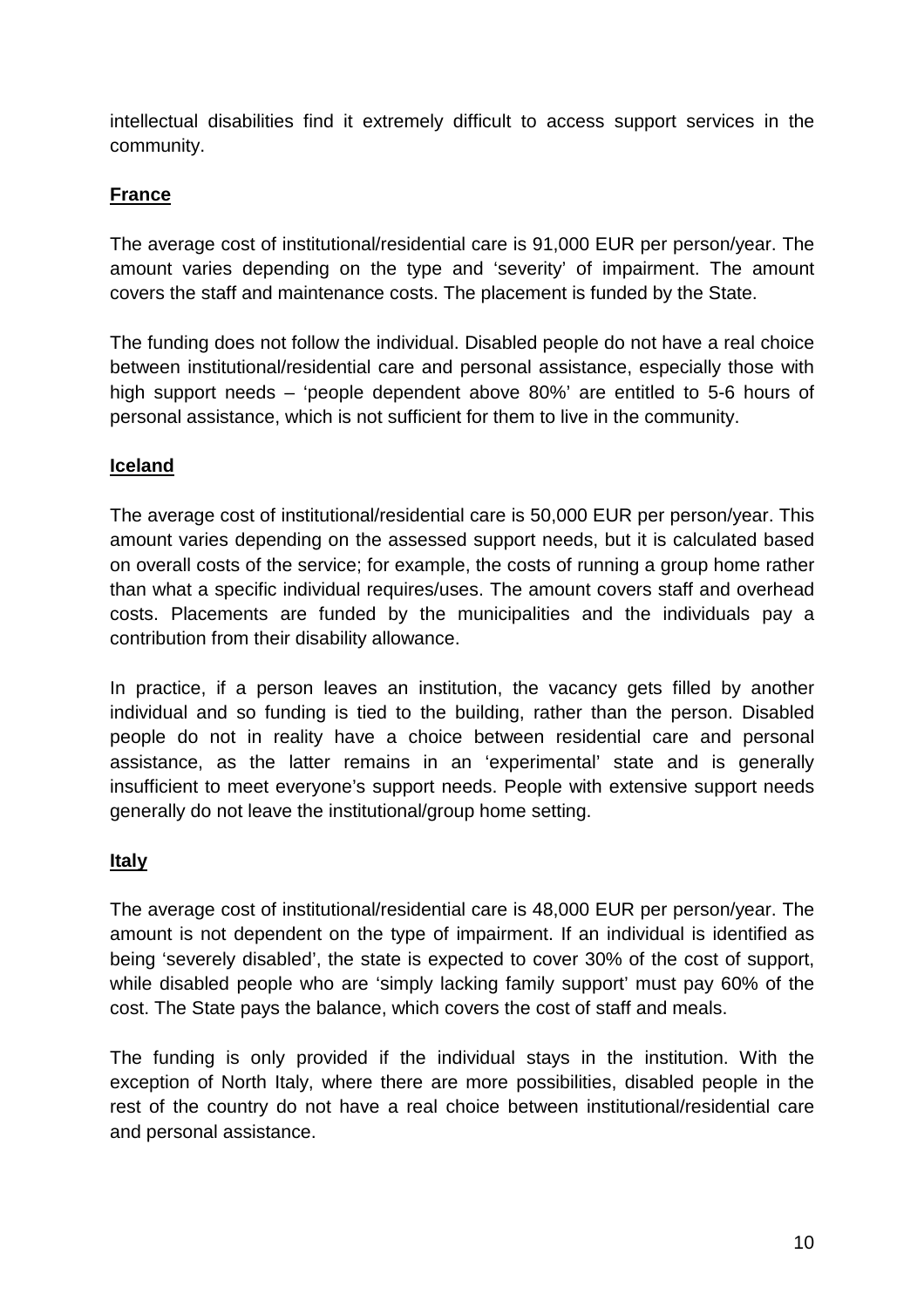#### **Slovenia**

The average cost of institutional/residential care is about 16,000 EUR per person/year. The amount varies depending on the care category a person has been placed in. This covers staff and overhead costs. The placement in the institution is person/year. The amount varies depending on the care category a person has been<br>placed in. This covers staff and overhead costs. The placement in the institution is<br>funded by the user, or their relatives, and if they are n government.

The funding is conditional on the person continuing to live in institutional/residential care. It does not follow the individual if they leave. Disabled people do not have a real choice between institutional/residential care and personal assistance, because there are very few community-based services available. The only support provided outside of institutional/residential care is the disability pension, which is very small.

#### **Sweden**

of institutional/residential care is the disability pension, which is very small.<br><mark>Sweden</mark><br>The average cost of institutional/residential care is 66,000 EUR per person/year. The amount varies depending on the required support needs. The amount covers staff amount varies depending on the required support needs. The amount covers staff<br>costs and the common facilities, with the individual paying rent on top of that. Placements are funded by the municipality.

If an individual leaves the institution, the funding does not follow them. However, they can apply for personal assistance instead. At the same time, not all people are granted personal assistance, with people who do not have a physical impairment often denied this type of support.

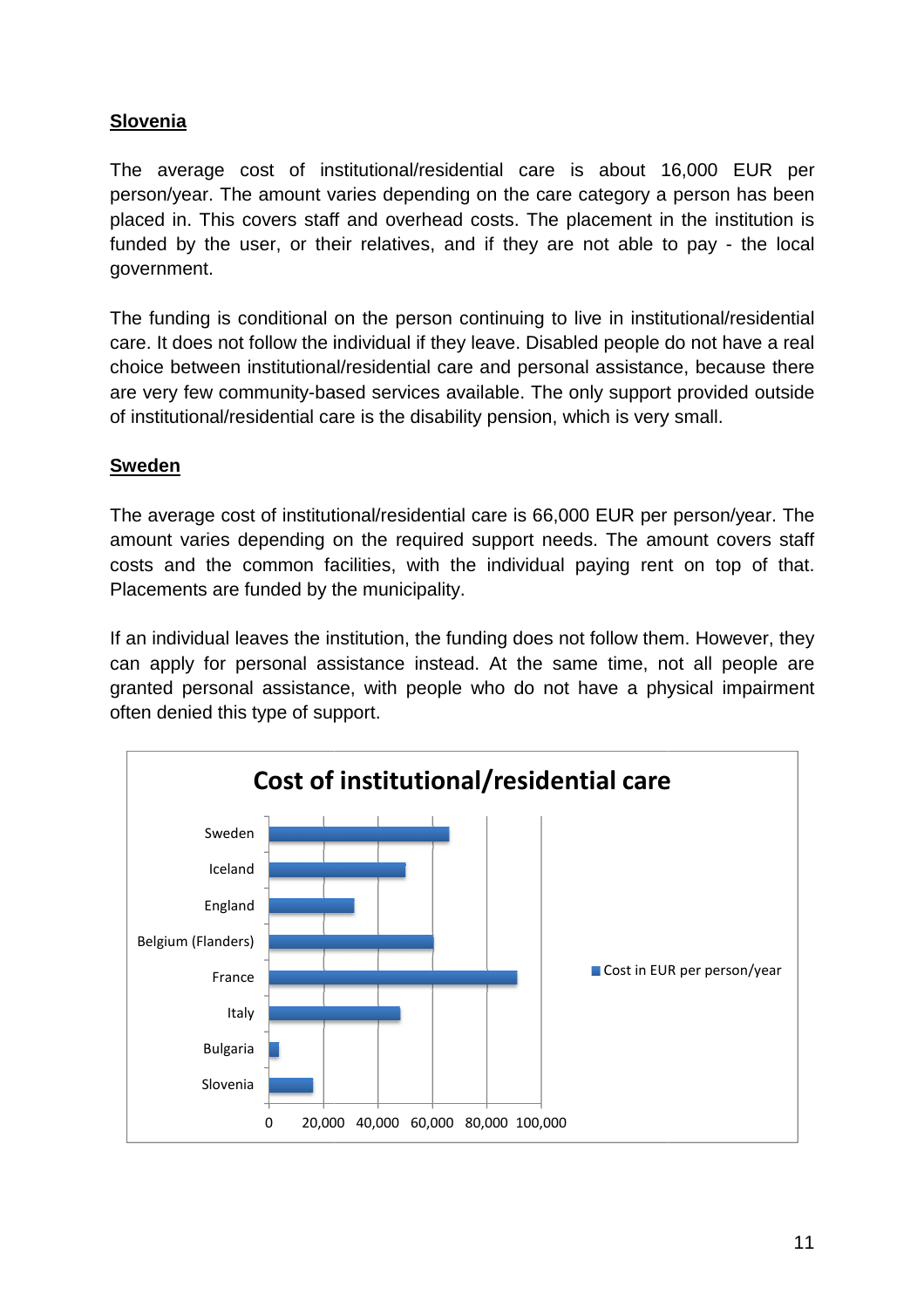# **7.2 Conclusions**

- a. In practice, funding is tied to buildings rather than people. This means that if the individual leaves institutional/residential care, they do not automatically get to use the same funding to pay for other types of support. In most cases, they would have to go through another assessment, to decide whether they are eligible for support in the community and if yes, how much funding they are entitled to.
- b. People with extensive support needs generally do not leave the institutional/residential care environment. In all countries surveyed, except for England and Sweden, personal assistance is not available to people who require extensive support, unless their family members can provide informal support along with the formal personal assistance support.
- c. Persons with disabilities can in theory choose between institutional/residential care and personal assistance. However, there are many barriers to this in practice. The reason for this is that, what is offered in terms of support, is generally insufficient to meet everyone's needs. For example:
	- Personal assistance is not offered by all local authorities;
	- Personal assistance in many countries lacks a legal basis and remains in an experimental state;
	- A very limited budget is made available to local authorities, resulting in the restricted availability of personal assistance schemes; and
	- Where personal assistance and other community supports are available, many people are not necessarily informed of the choices available to them.
- d. Of those surveyed, in many countries the funding provided for placement in institutional/residential care is not calculated based on the support needs of the individual, but rather the overall costs of the institution. In addition, the amount of funding allocated is not reviewed regularly, if at all (despite the individuals' changing needs over time).

# **7.3 Information about the cost of Personal Assistance**

- 1. What amount do disabled people receive to employ a personal assistant(s) in your country/region/local authority (whichever of these is relevant)?
- 2. Do disabled people receive the same amount of funding if they are employing family members as personal assistants?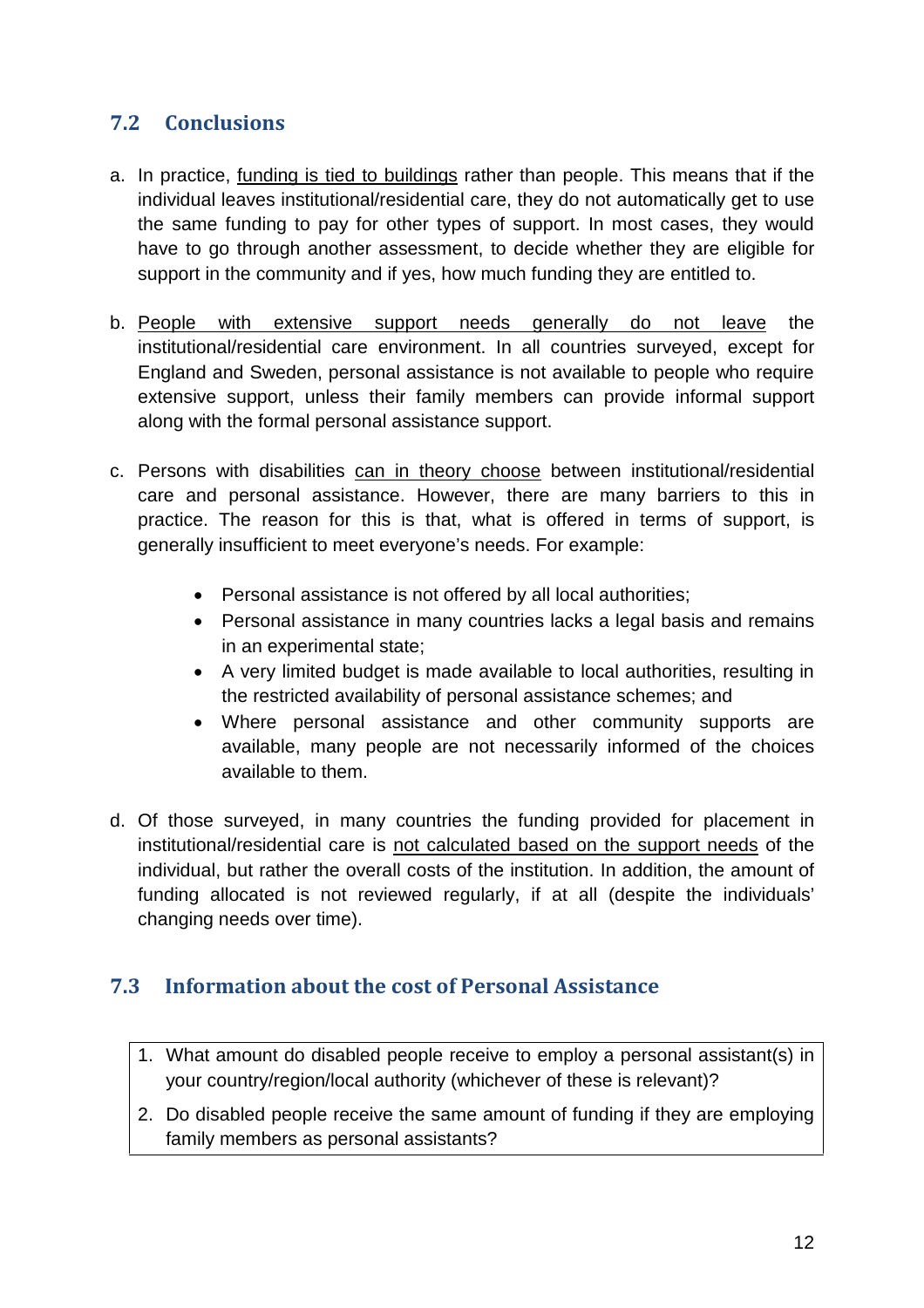- 3. Who funds personal assistance costs is it the state, the local authority or does the individual/their family have to pay in some circumstances?
- 4. Is the amount paid the same for everyone or is it based on their support needs?
- 5. If it is based on their support needs, how are these determined? [If there is an assessment, how often do disabled people need to have them?]
- 6. How is the money for personal assistance paid as a direct payment, personal budget, or through a provider?
- 7. Do you consider the amount paid for personal assistance adequate? For example, what is the hourly rate and how does this compare to minimum wage? Or, is the number of hours of personal assistance enough to cover disabled people's needs?
- 8. Is there a stipulation about what the amount paid for personal assistance can be used for – e.g. personal care, housework, employment activities, social activities etc.?
- 9. Is personal assistance available to everyone who needs it, or does it depend on where they live, the type/severity of their impairment or anything else?
- 10.What housing options, if any, are available to people who choose not to live in an institution (e.g. social housing, supported housing)?
- 11.Is there any funding available to disabled people to support their housing needs (e.g. to help with the cost of renting a flat, for adaptations of the flat)? What is the amount of funding available? How is this amount determined?
- 12.Does funding to support housing needs come from the same (or a different) source as funding for personal assistance? Are they linked in any way?

#### **Belgium (Flanders)**

The cost of personal assistance is between 9,500 EUR per person per year and 45,000 EUR per person per year, depending on the category of imairment (disability). The budget holder is allowed to spend a maximum of 5% of this amount on indirect costs, while the rest is spent on wages. The total amount is dependent on the individual's level of support needs, which is decided by a multidisciplinary team. Personal assistance can be used for personal care, housework, employment activities and social activities.

Personal assistance is funded by the Flanders local authority, and is paid directly to the individual or to a guardian, if the individual is deemed not to have capacity.

The budget holder is free to determine the personal assistant's salary, but has to respect the minimum wage. Most commonly, personal assistants are paid at least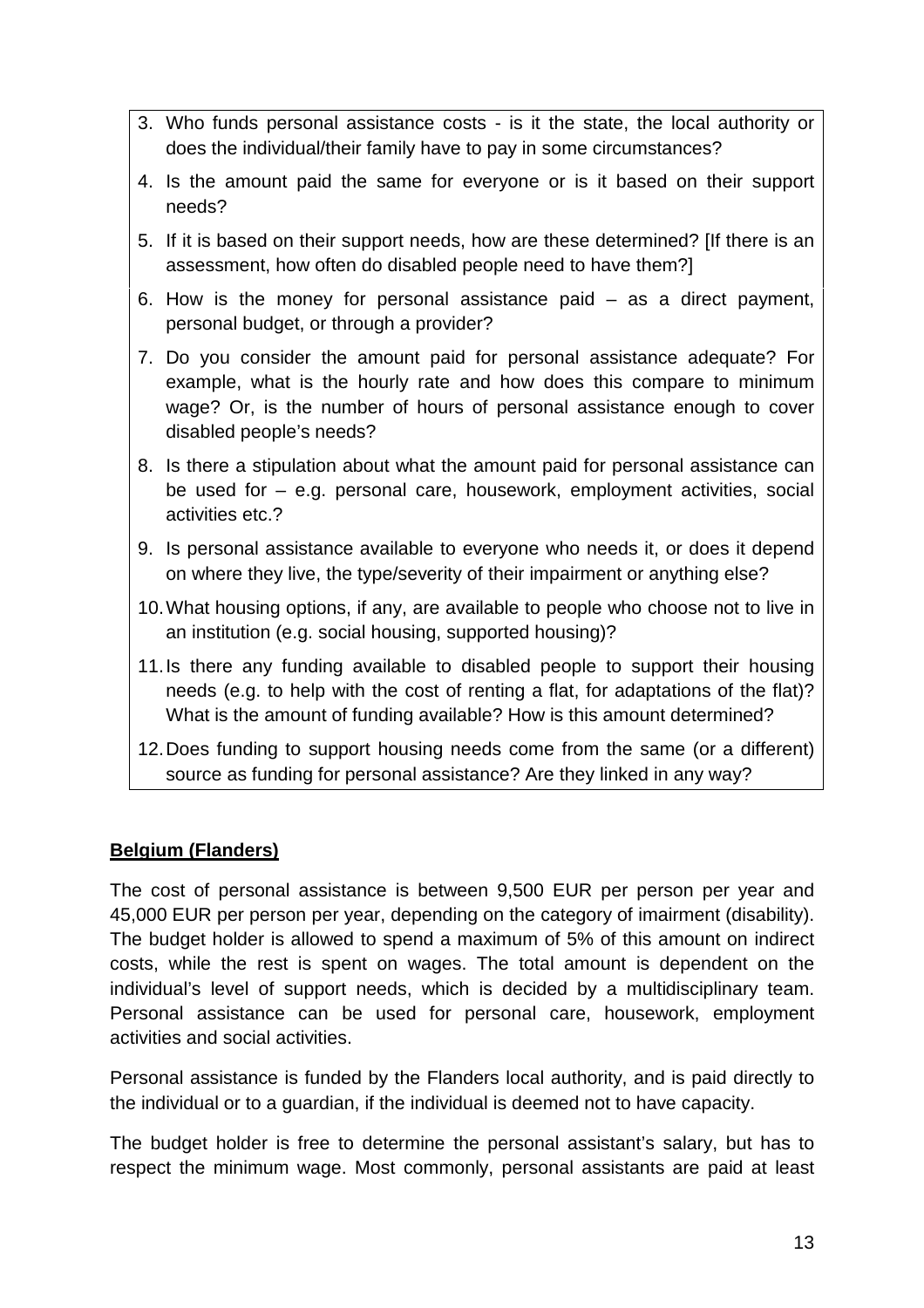10.43 EUR per hour (this can go up to 30 EUR per hour if the work involves specialised skills). However, the overall budget is usually insufficient for people with high support needs, who are often forced to go to institutions/residential care or rely on family members. Theoretically, no one is excluded from applying for personal assistance, however there are huge waiting lists for both personal assistance and for residential care placements.

Rent subsidies and social housing are available to people who have low incomes. There is also funding available for housing adaptations. The budget for personal assistance and housing supports are not linked.

#### **Bulgaria**

Personal assistance is only available on a project/programme basis. One such project in Sofia provides for an hourly salary of 2 EUR, while an EU funded project pays 1.20 EUR per hour. Both of these projects involve a complex needs assessment, which is being carried out by a panel of professionals. The number of personal assistance hours available per person is very limited. Personal assistants are required to report their time by activities, based on the functionality factors identified in the needs assessment.

The Assistant for Independent Living Regulation project is funded by the Sofia municipality, while the Alternatives Scheme project is funded by the European Social Fund (ESF). The money for personal assistance is always paid to the disabled person through a service provider.

The amount paid for personal assistance is not adequate to hire assistants on the open labour market, which means that this funding often becomes a 'welfare benefit', used to support family budgets, without changing the status of the disabled person. Personal assistance is offered to a very limited number of people, based on their geographical location and the financial status of the municipality they live in. Only people 'with a certified medical condition of 90% and more of lost ability to work' are eligible for personal assistance.

There is social housing offered to low-income families by the municipality and extra points are awarded for having an impairment. There is no assistance offered to disabled people to pay rent on the open housing market. There is a small allowance available to disabled people for housing adjustments; however, the process is very complex, so few people apply for this allowance. Funding for personal assistance is not linked in any way to funding for housing supports.

#### **England**

The amount of funding for personal assistance depends on the needs of the individual, which are assessed by the local authorities.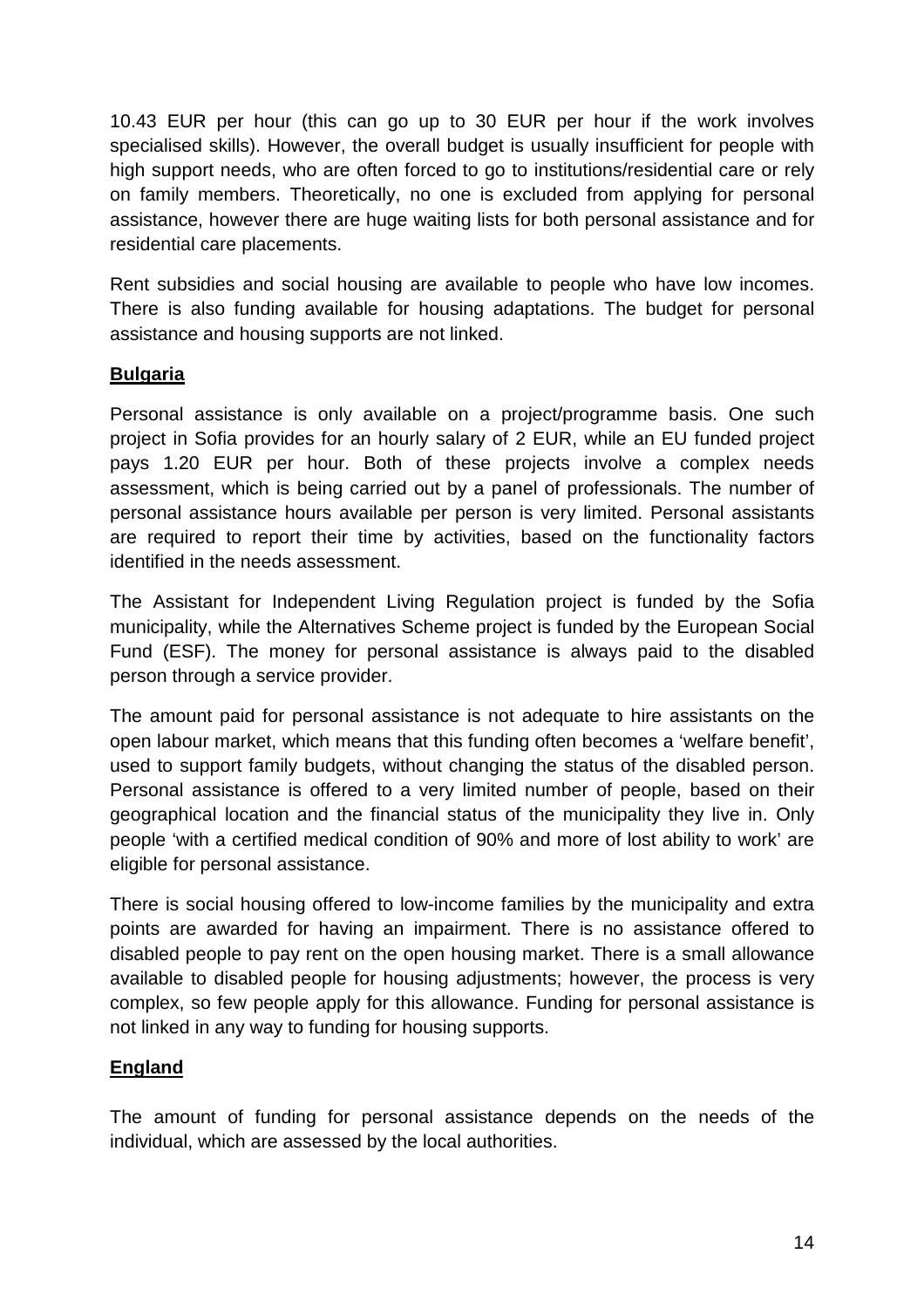Personal assistance is generally funded by the local authority, and is paid either directly to the individual, family member or through a provider. Most personal assistants are paid between 7.50 GBP and 11 GBP per hour (app. 10 – 14 EUR per hour). There is no stipulation as to how this money should be spent.

Personal assistance is available to people who live in their own home. In recent years, local authorities have been cutting spending on social care, resulting in reduced personal assistance budgets and preventing people with lower support needs from accessing publicly funded support.

There is a range of housing options, including social housing, rent subsidies for private rental market and housing adaptations supports (the latter is only available if the disabled person does not live with a non-disabled person). Personal assistance budget and housing support budget come from a different source and both are administered by the local authority.

#### **France**

If personal assistance is paid directly to the user, they get paid up to 12.39 EUR per hour; for a proxy service (with the administration carried out by a service provider), the amount is 13.63 EUR per hour, and if personal assistance is paid entirely through a service provider, then it is paid at a rate of between 17.59 EUR – 30 EUR per hour. On average, people are entitled to  $5 - 6$  hours of personal assistance per day. The amount paid depends on the user's support needs, which are assessed by the local authority. Personal assistance covers personal care only and one hour is granted for social activities.

Personal assistance is funded by the local authority, but can be compensated up to 34% by the State. In most cases, personal assistance can only be paid via a service provider.

Most commonly, a personal assistant receives the minimum wage (7.47 EUR per hour). However, the hours granted are usually not adequate and only cover basic needs. The availability of personal assistance is dependent upon 'severity' of impairment and where the person resides.

Rent for private and social housing can be subsidised according to the income of the individual. Also, there is funding available for housing adaptations.

#### **Iceland**

Personal assistance is budgeted at about 19 EUR per hour, of which 85% is for wages for the personal assistants. The basic amount is the same for everyone, but the number of hours is dependent on the needs, which are decided by a group of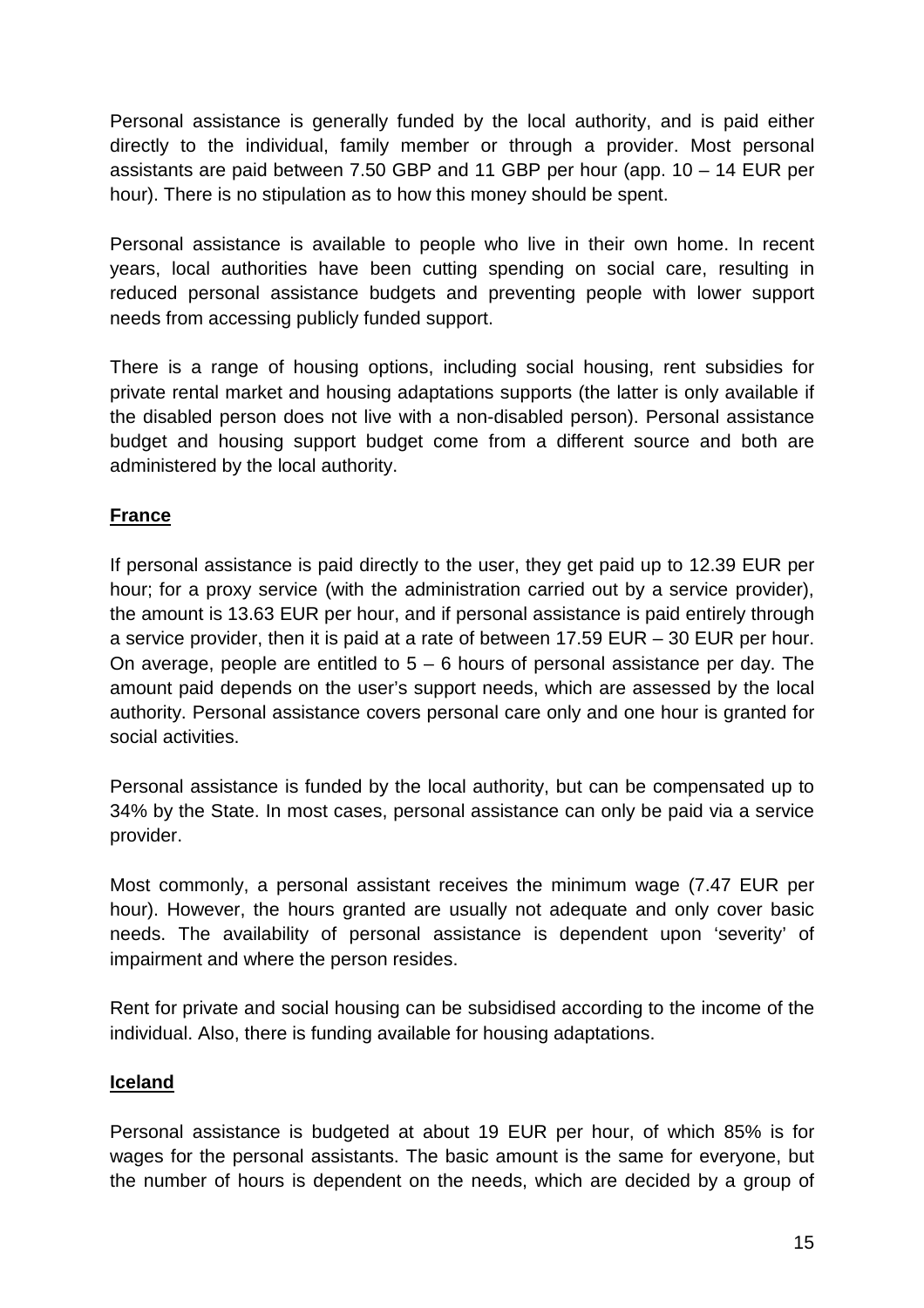experts at the municipality level. There is no stipulation as to how the money for personal assistance should be spent.

The majority of the funding for personal assistance comes from the State, which is paid to the municipality, which in turn pays the personal assistant wages either directly to the individual or through a provider.

Personal assistants get paid a similar wage to other unskilled workers. The availability of personal assistance depends on the place of residence and available budget.

There are social housing options available and housing provided by disabled people's organisations. There is also a budget for housing adaptations if the disabled person lives alone, as well as rent subsidies.

#### **Italy**

The amount provided for personal assistance is up to 10.87 EUR per hour (between 500 EUR and 2,000 EUR per month) and is only available in a few regions for people with '100% gravity of illness'. The amount allocated depends on individuals' personal needs and personal income. Personal needs are assessed by the social services, within the limits of available funds. Personal assistance can be used for personal care, housework, preparing meals, etc.

The State provides a social fund and a health fund to the local regions in Italy and in 10 of the 21 regions independent living is offered from these funds. A personal assistance budget is normally given directly to the user, if the person is 'able to selfmanage', and if not, 'it is delivered to the guardian'.

On the whole, the personal assistance allowance is not sufficient to cover an individual's personal needs. In some regions, the maximum number of hours provided for is 25 hours per week, while in very few regions individuals can receive 24/7 personal assistance. In many cases, personal assistance is only available for a few hours and the person is forced to rely informally on family, where possible. Personal assistance is very dependent on where an individual lives, but residential care is still largely used throughout the country.

In some regions, housing and co-housing supports are offered. There is a very limited budget in several regions to support housing adaptations. Some municipalities support individuals with low income to pay their rent and disabled people 'have a higher score due to social disadvantage'. The funds for housing needs and personal assistance are not linked. Each municipality is economically independent (i.e. is responsible for administering their own budget).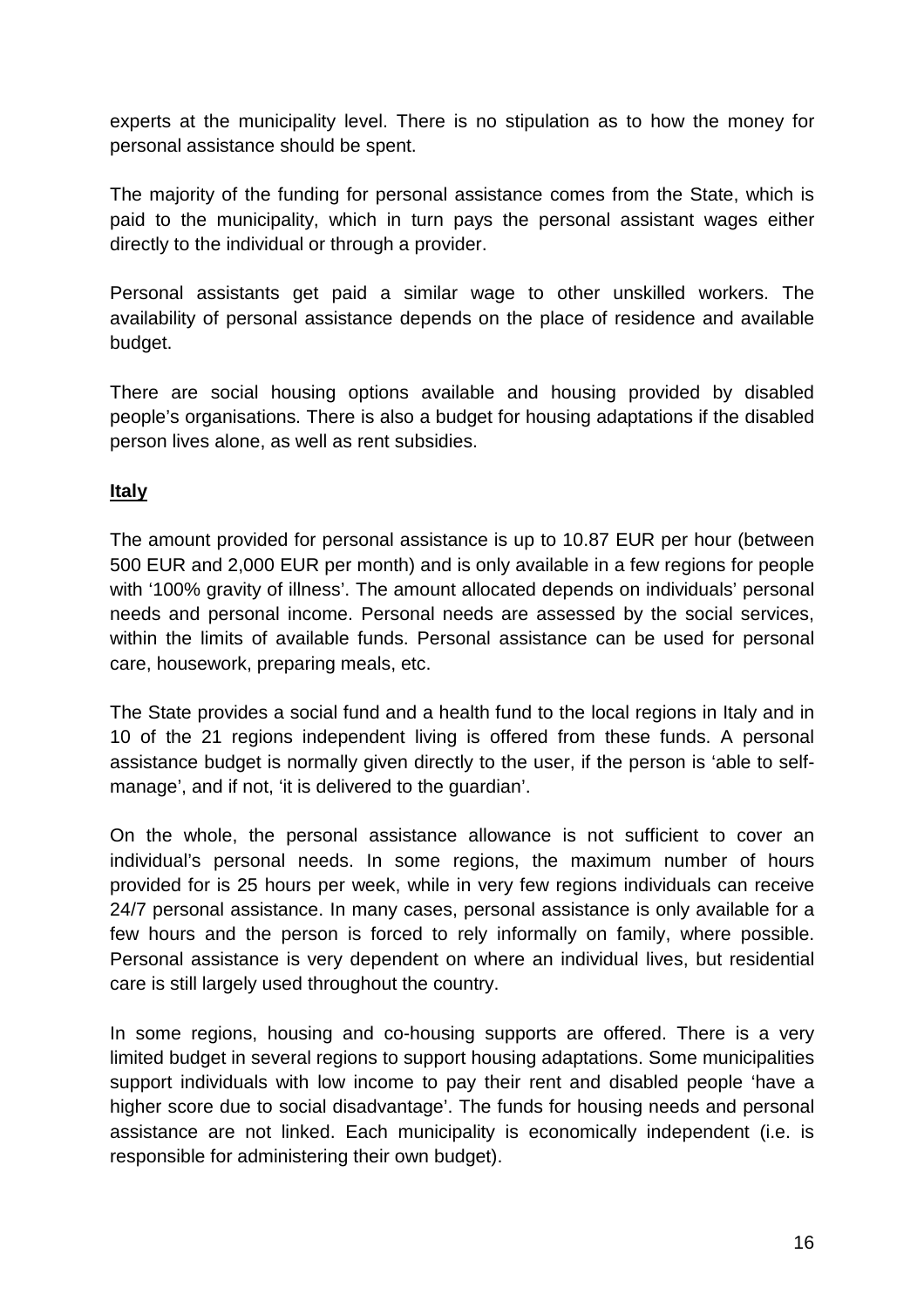#### **Slovenia**

Personal assistance is only available through a limited number of social welfare programmes. The average cost of personal assistance is 8.34 EUR per hour. Non governmental organisations (NGOs) which administer personal assistance programmes do not receive funds based on the number and needs of disabled people involved in the project, with each NGO setting their own priorities and standards for assessing disabled people's needs. Each NGO also decides what the funding for personal assistance should cover.

Personal assistance is funded mainly through public tenders and through contributions and donations. Personal assistance is paid through service providers, not personal budgets.

The amount of resources allocated through the tender is decided by the authorities. As a rule, personal assistance is underfunded and the wages received by personal assistants are about 15% lower than for other caregivers. This results in those who receive personal assistance also having to rely on informal support from friends and family in order to receive the support required to live in the community, as opposed to institutional/residential care. With regard to eligibility, personal assistance is very limited and is not aimed at those with high support needs.

There is a limited number of apartments made available to people with physical impairments and those with sensory impairments. Disabled people can apply for a rent subsidy of up to 80% of their rent. Funding for personal assistance and housing support come from different sources.

#### **Sweden**

Personal assistance is paid at the rate of 29 EUR per hour, and is assessed by the National Social Insurance Agency. A total of 87% of the personal assistance budget is for wages of the assistant.

The municipality funds the first 20 hours/week and the State pays the rest. The average hours provided are about 110 hours/week. Personal assistance is paid either directly to the individual or through a provider.

At the moment, the budgets for personal assistance are mostly adequate. Personal assistance covers basic needs including personal care, communication and support with personal needs such as eating.

There are different forms of supported housing available and rent subsidies for people with low income. Housing adaptations are also available.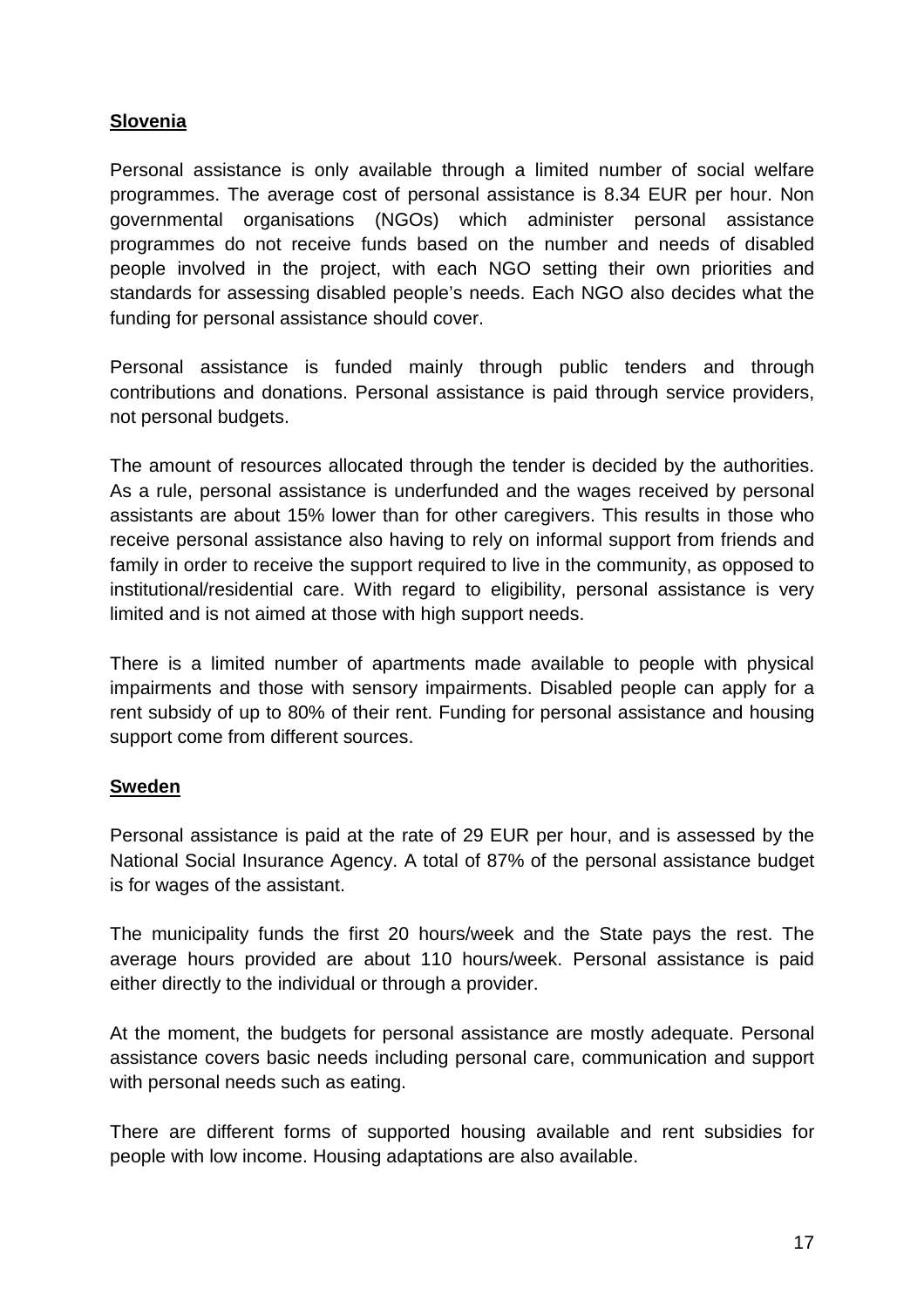# **7.4 Conclusions**

- a. In countries where personal assistance is legislated for, such as Sweden and England, authorities have reduced the funding provided for personal budgets and as a result, the eligibility criteria have been restricted. In England, this has resulted in people with lower support needs not being eligible for personal assistance and having to rely on family and friends for the support they require. In Sweden, although the law with regard to personal assistance has not been changed, the guidelines have been revised, resulting in many individuals losing hours after being reassessed.
- b. There is a definite hierarchy among people accessing personalised support services. People with intellectual disabilities, mental health conditions and older people with support needs are either not eligible or find it extremely difficult to access support outside of institutions/residential care.
- c. In all of the countries, personal assistance services are provided in parallel with institutional/residential care provision.
- d. Countries that do provide some level of personal assistance require a regular assessment of each individual's support needs, determined by an assessment tool. For example, in England, calculating 'individual needs' looks at support within residential care, such as nursing needs, personal care, and if someone requires a 1-1 or 2-1 level of support. With regard to personal assistance, assessment of needs not only takes into account personal care and assistance within the individual's home, but also support accessing the community and work/educational needs.
- e. Individuals receiving personal assistance have more choice and control over what services they spend their budget on and can have more flexibility with the support they receive on a day to day basis.
- f. From the evidence available, there appears to be more transparency with data on financial costs of personal assistance provision as opposed to costs of institutional/residential care.
- g. In Iceland, housing options are only available to people who are living alone (excluding those under 18). Moreover, individuals living in group homes are not eligible for personal assistance.
- h. In countries such as Slovenia and Bulgaria, personal assistance is provided through a social welfare programme and these are time limited and underfunded.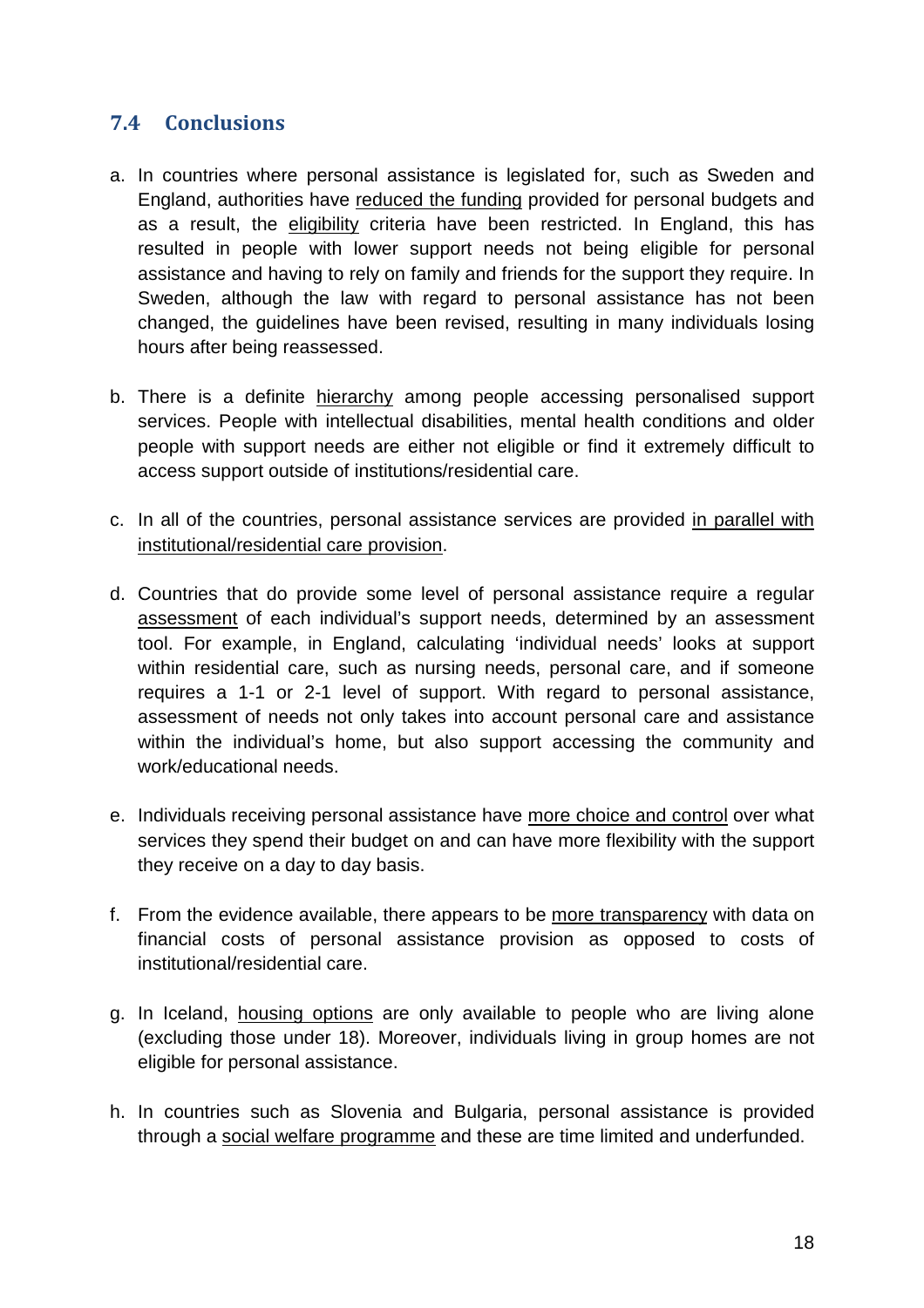- i. There is no consistent understanding about what personal assistance and housing supports are. Personal assistance is frequently confused with home help and group homes are viewed as housing support options for individuals, when they are an example of institutional/residential service provision.
- j. Implementation of personal assistance is limited by a lack of resources and regional interpretation of national policy.

# **8. Research on the costs and benefits of Independent Living**

#### **8.1 Availability of Independent Living support in the European Union (EU)**

- Across the EU, many disabled people still have to rely on family members to provide care and support, rather than "a system which promotes and supports Independent Living". (ANED, 2010)
- There is a gap between a commitment to independent living in national strategies and what happens in practice. The main reasons for this are: lack of resources at the local level, how strategies are implemented at the regional level, lack of political leadership, lack of policies to implement the strategy, and assessment processes that are not focused on individual needs. (ANED, 2010)
- In most countries covered by the Academic Network of European Disability Experts (ANED) researchers, self-directed support is available in combination with other services. Only in one country is self-directed support the norm, while two countries were found to provide no support at all. (ANED, 2010)
- There is still little access to independent living support, even in countries where in theory everyone is entitled to it. This is mainly due to limited resources, but also the way in which disabled people "are allowed to use these resources to organise their support". (Zarb, 2003)

#### **8.2 Costs of Independent Living**

 Zarb argues that independent living is the most cost-effective way to support disabled people "because assistance is precisely matched to individual needs and, over time, is also likely to help reduce the overall level of demand on both social care and other public services." According to him, investing in independent living is also likely to reduce reliance on informal care and charity. On the other hand, failure to support independent living results in disabled people's exclusion from social and economic life. (Zarb, 2003)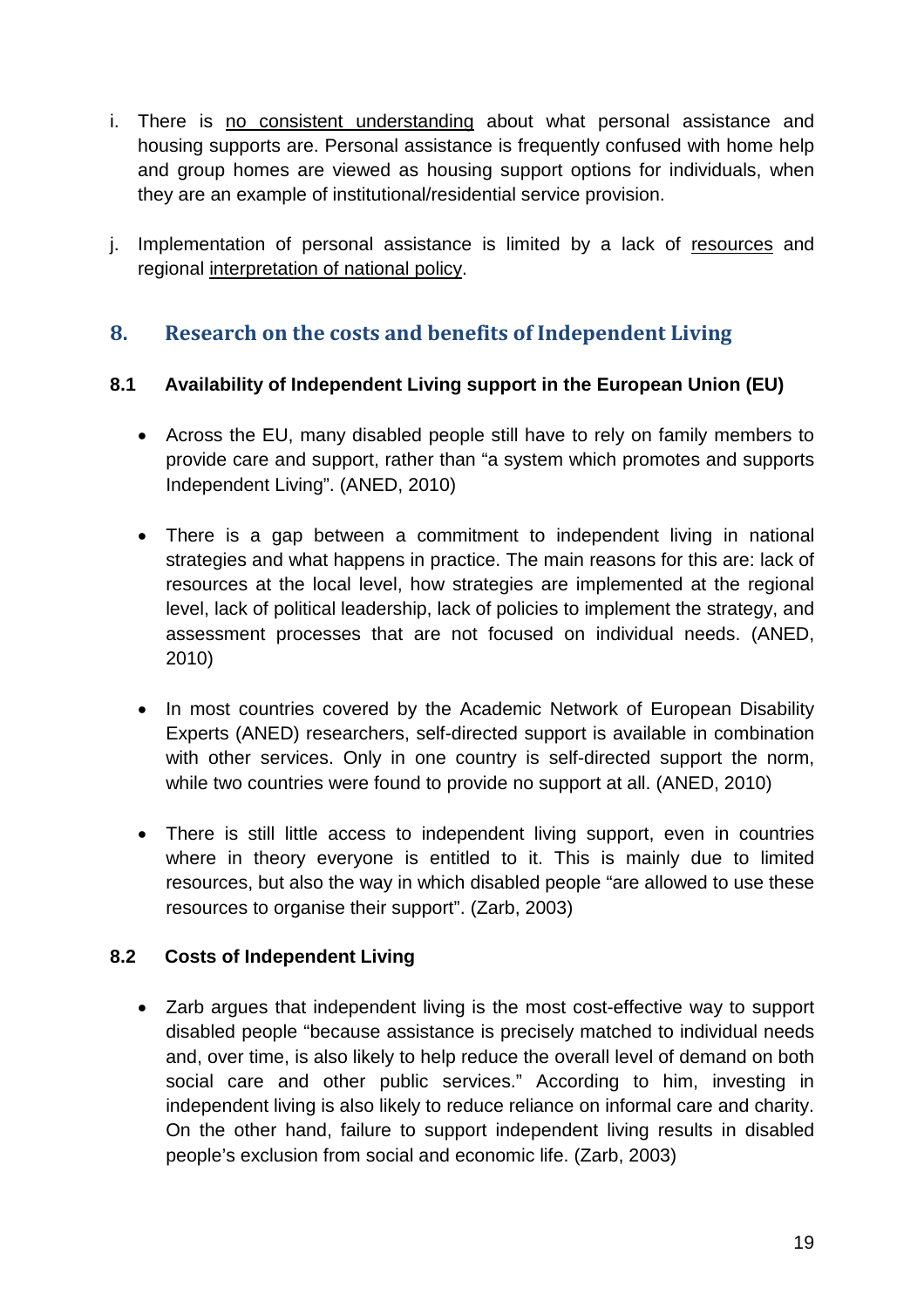- In relation to calculating the cost of independent living, Zarb argues that there is too much focus on the actual costs, while too little attention is paid to the potential benefits. He notes that investing into independent living should be viewed as a social and economic investment, with potentially universal benefits for the entire society. Zarb explains that by pointing out that disabled people play a variety of different roles – they are customers, workers, students, parents, taxpayers and voters, and community members. (Zarb, 2003)
- Zarb points out that "economic considerations should not be the only justification for investing in independent living". Rather, public investment decisions should be guided by criteria based on human rights and social justice. The best way to illustrate this is looking at the consequences of the lack or absence of independent living support, which is often placement into institutional care. (Zarb, 2003)
- Hurstfield et al found the key factors which influence the costs to be "types of settings, types of care, types of impairment and extent of severity." (Office for Disability Issues (ODI), 2007)
- Hurstfield et al point out that setting up independent living supports does involve "considerable transformational costs in order to finance workforce development and administration of the new system" in the short term. This is not helped by the fact that considerable resources are currently tied up in institutional care. Therefore, a one-off investment may be needed, as well as "adequate emotional and practical support to individuals, so that they are properly equipped to manage their own care". Interestingly, their research has shown that, in the long term, the savings are likely to be felt more by emergency and acute care services, rather than local authorities and service providers, even though *they* need to make this upfront investment. For this reason, it is considered necessary to explore how some of the savings can be passed on to service providers and local authorities, in order to motivate them to embrace implementation of independent living support. (ODI, 2007)
- Overall, given the "inherent inefficiencies involved in traditional care provision" (such as inflexible block contracts, inflated agency charges and an assessment system which can result in individuals receiving over and above their care requirements), independent living support mechanisms were found to result in reduced costs. Therefore, despite the need for transitional (i.e. transformational) costs, one needs to adopt an "invest to save" approach. (ODI, 2007)
- Hurstfield et al in the UK point out that investing into independent living is likely to lead to long-term benefits both for the state purse and the society; mainly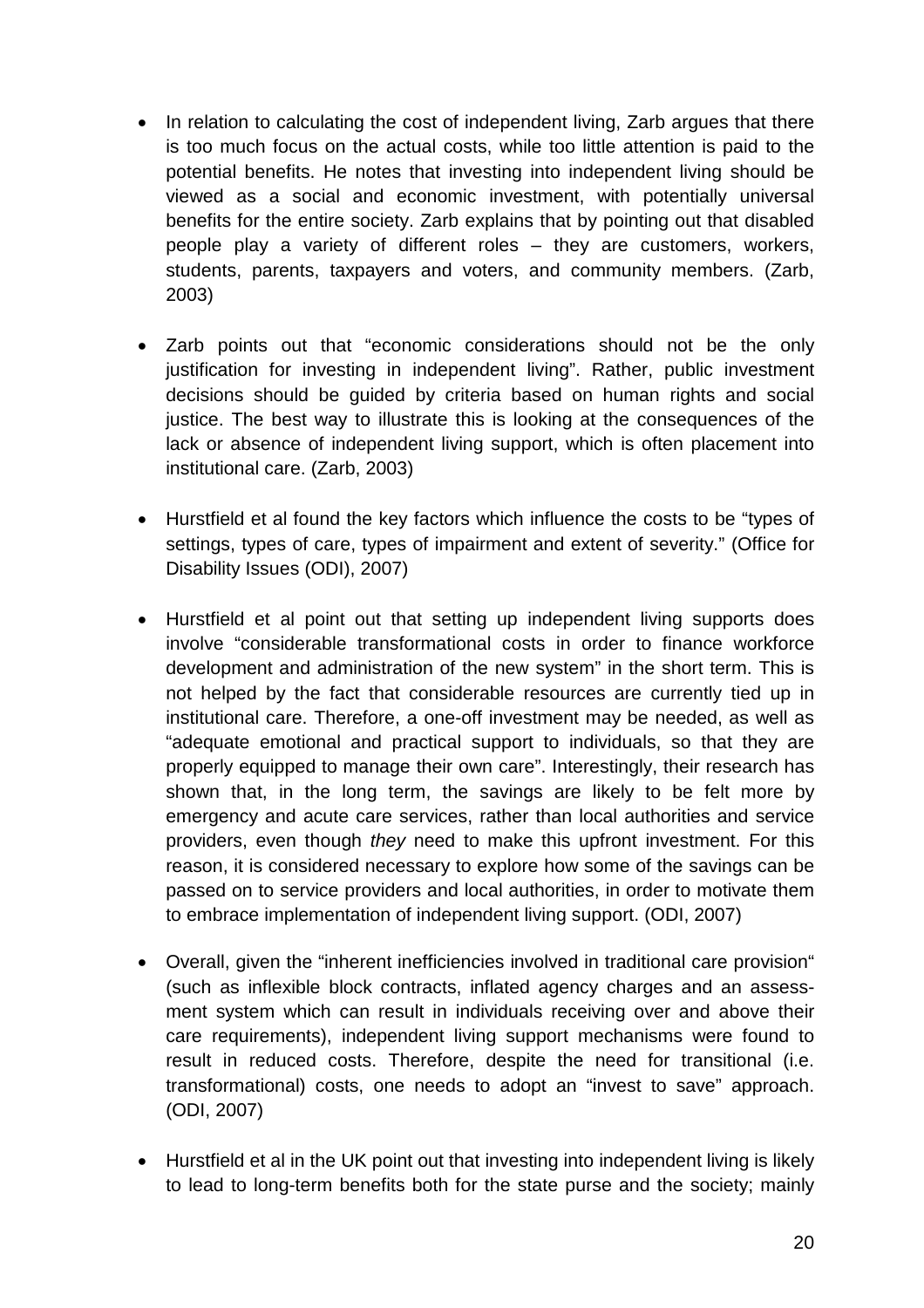due to reduced reliance on health and social care services and the reduction in overall dependency on informal support. They note, however, that at the moment there is a lack of robust figures to substantiate this claim. At the same time, they state that some preliminary conclusions can be drawn from the available research, and these are that "the delivery of Independent Living support to disabled people is more cost effective, or at least no more expensive, than traditional care provision". Some of the examples provided for this from the UK are as follows:

- It costs local education authorities considerably more to send young disabled people to out-of-authority residential schools rather than facilitating their further education within their community.
- The overall costs of enabling parents with intellectual disabilities to care for their child, through the use of advocacy and support services, are less than the costs involved in putting the child through the adoption process.
- The costs of provision of advocacy support to help disabled individuals remain in employment are smaller than the costs the state would have to provide if they were unemployed (in which case there would be the cost of benefit payments and a loss in tax revenues). (ODI, 2007)
- Based on one case study, the cost of residential care can be marginally lower than independent living support, if we are looking at people with complex support needs. This is because typically residential institutions would have lower staff ratios than would be required in the community. It was pointed out, however, that the savings were "marginal" and "may reflect the different cost of service provision in the two local authorities". Also, the disabled people involved in the study pointed out that "the qualitative benefits, in terms of enhanced freedom and control over their life, more than offset the minimal extra costs at individual level". (ODI, 2007)
- An important lesson to emerge from research is that "investment in long-term sustainable projects, rather that small pilots is more likely to realise the potential benefits and economies of scale". This requires cooperation between different parts of the Government, which should result in the "development of a strategic view on the aggregate savings that can be made through the implementation of Independent Living". (ODI, 2007)
- Research carried out in the U.S in the late 1990s found that the average cost per person per year in state institutions was \$104,000, whereas for those living in the community it was \$30,000. While some European studies confirmed that costs of living in the community were lower, others found that this was not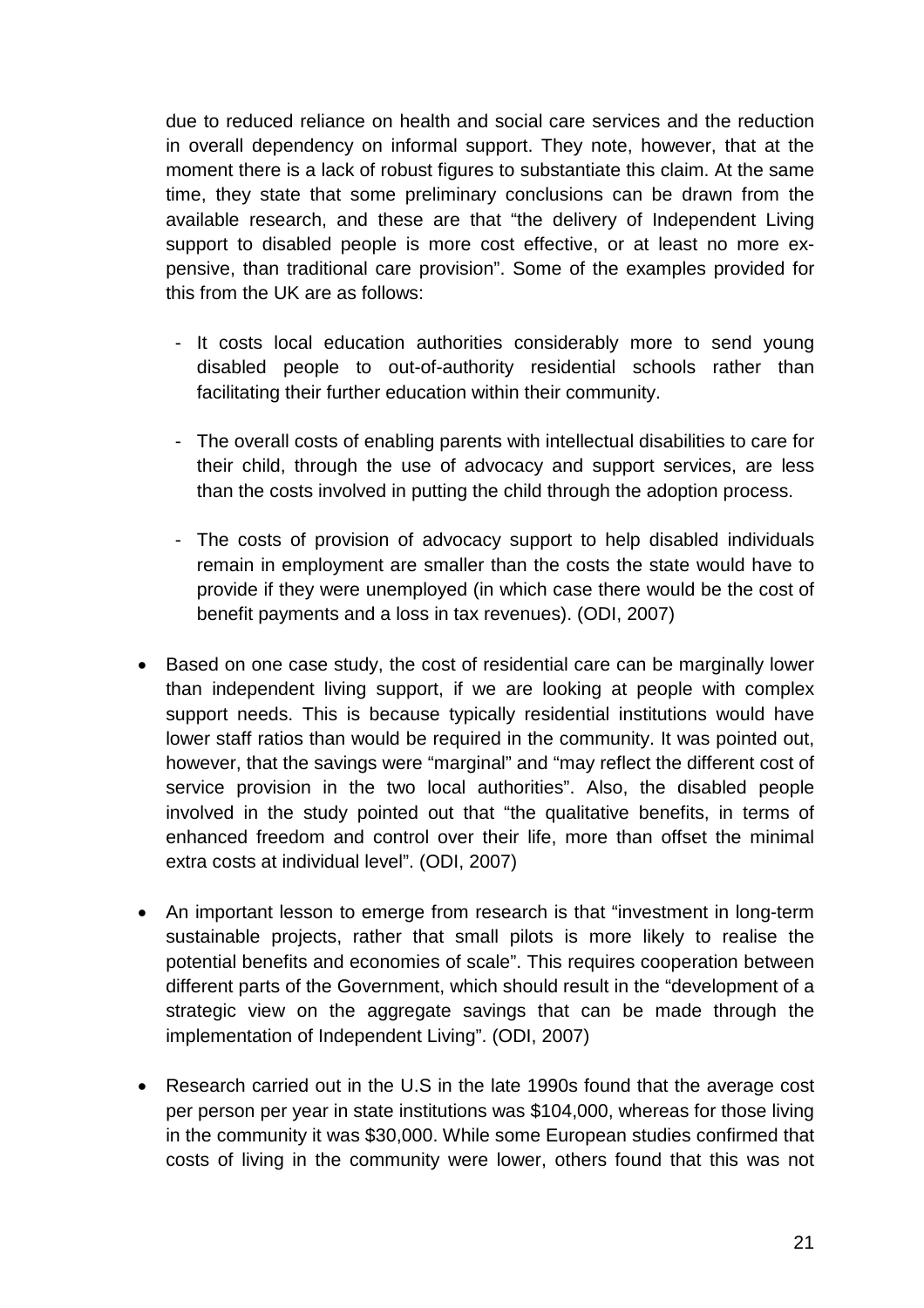always the case. It may also be linked to the fact that "the worst institutions will reduce their running costs to unacceptable levels." (Jolly, 2009)

• Related to the previous point, in a major European study looking at the outcomes and costs of deinstitutionalisation, Mansell et al found that "community-based models of care are not inherently more costly than institutions, once a comparison is made on the basis of comparable needs of residents and comparable quality of care". (Mansell, 2007)

#### **8.3 Availability of data about the cost of institutional care vs. Independent Living**

- When trying to understand the extent of available data and research on the cost of institutional care and Independent Living supports, some conclusions can be drawn from the work done by ANED. As part of a Europe-wide study on independent living, they set out to establish: a) if there was any evidence of comparison of the overall expenditure, or the average cost per person; and b) if any major investments are still being made to develop residential institutions rather than moving away from them (e.g. construction of new institutions, or development of old ones). The conclusion of this research was that:
	- o Data relating to community-based living arrangements and independent living were often combined/confused under one heading such as 'people living at home' (France), accessing 'home-care' (Latvia), living in 'residences' (Denmark), or living in 'autonomous residences' (Portugal).
	- o There appears to be very little published research on costs and benefits of independent living. The analysis has highlighted studies conducted by researchers in the Netherlands, Germany, France, Spain, Italy and Sweden, but these relate solely to fiscal costs/savings, rather than assessing broader benefits, including downstream costs and benefits. Clearly this is an area where there is huge scope for more significant research to be undertaken within and across member states. In the United Kingdom, although not mentioned in the report, a significant piece of research has been carried out in this area (Hurstfield et al (2007) 'The costs and benefits of independent living').
	- o In relation to the evidence of outcomes and effectiveness of Independent Living, ANED points to the lack of "published research on cost/benefit issues" and research which would "look at *savings* rather than costs/benefits". (ANED, 2010)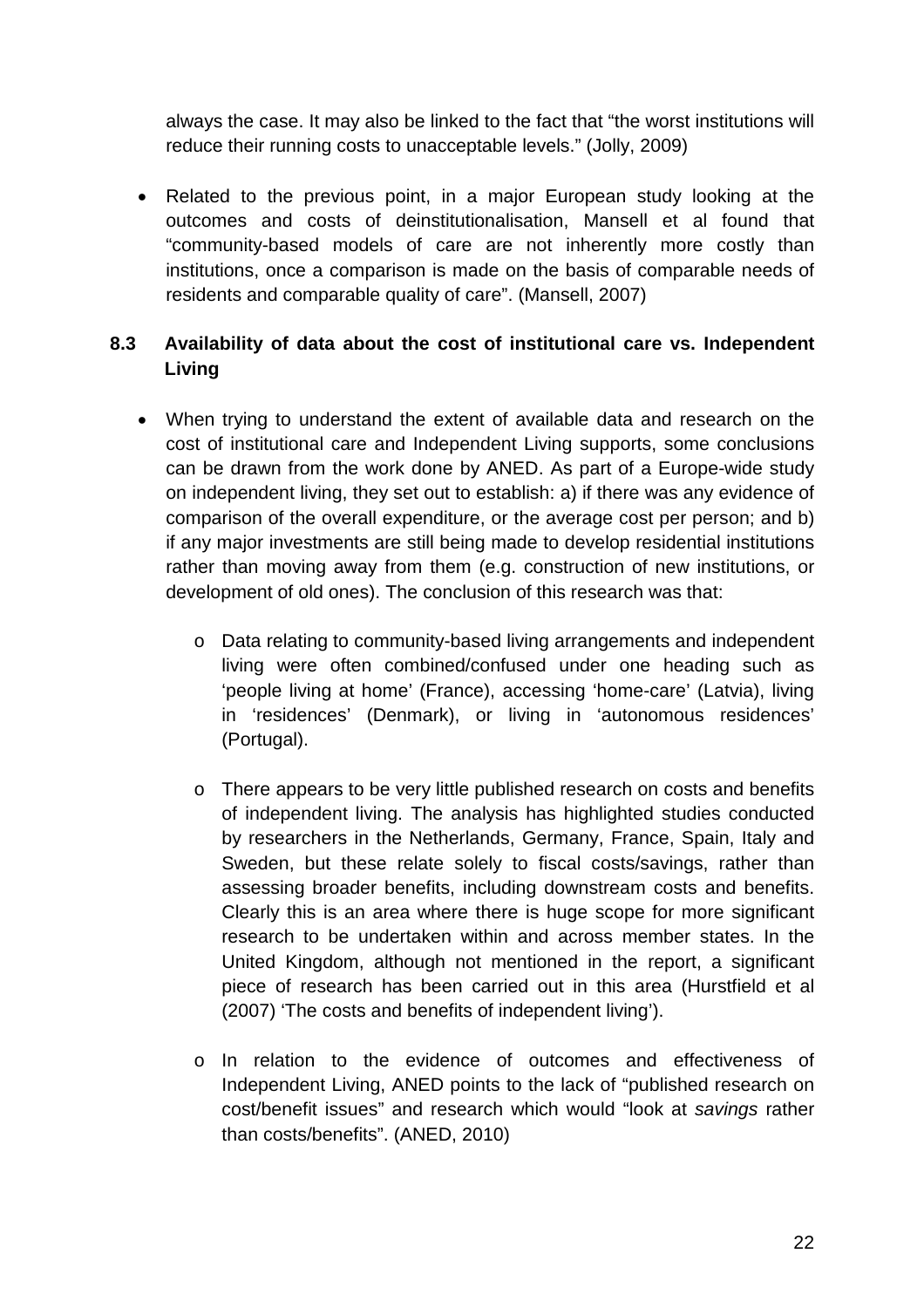- Gadsby notes the lack of cost-effectiveness analyses of Independent Living supports (such as personal budgets) in the short-term and their complete absence over the long-term "in all countries". (Gadsby, 2013)
- Hurstfield et al highlight gaps in the availability of cost and benefit data in relation to independent living supports vs. traditional care in the UK. This is especially the case when it comes to quantifying social benefits as a result of independent living support, such as data on the benefits of increased participation in employment and education. They note that "whilst many studies have been able to capture some of the immediate benefits of independent living options for individuals, very few have managed to deploy robust methods to value benefits quantitatively." As one of the reasons for this, they add, is the "relative recency of the Independent Living agenda both in terms of research and implementation", which makes longitudinal analysis, looking at the long-term cost and benefit impacts, impossible. (ODI, 2007)
- Another difficulty when comparing costs and benefits pointed out by Hurstfield et al are the "fundamental problems with quantifying benefits, in particular, when they relate to improvements in quality of life or physical and emotional well-being". In other words, researchers are struggling with "attributing values to qualitative costs and benefits". At the same time, the research that is available points to significant costs of not addressing the barriers by disabled people. (ODI, 2007)

#### **8.4 Barriers to Independent Living**

- A "perceived prohibitive level of expense required to support independent living in the current economic climate" was found to be one of the factors impeding progress towards Independent Living by ANED. (ANED, 2010)
- Zarb observes several key barriers to Independent Living:
	- o The fact that "current debates about public investment in support of disabled people are flawed by the traditional assumption that residential care should nearly always be the option of 'first choice' for the majority of older and disabled people requiring higher levels of support".
	- o The lack of support for independent living as a human right, as well as a limited understanding of independent living, where disabled people are seen only as users of support services.
	- o The fact that simultaneous action is needed across many sectors, such as education, transport and employment, in a situation when "public support systems typically have great difficulty linking all of these actions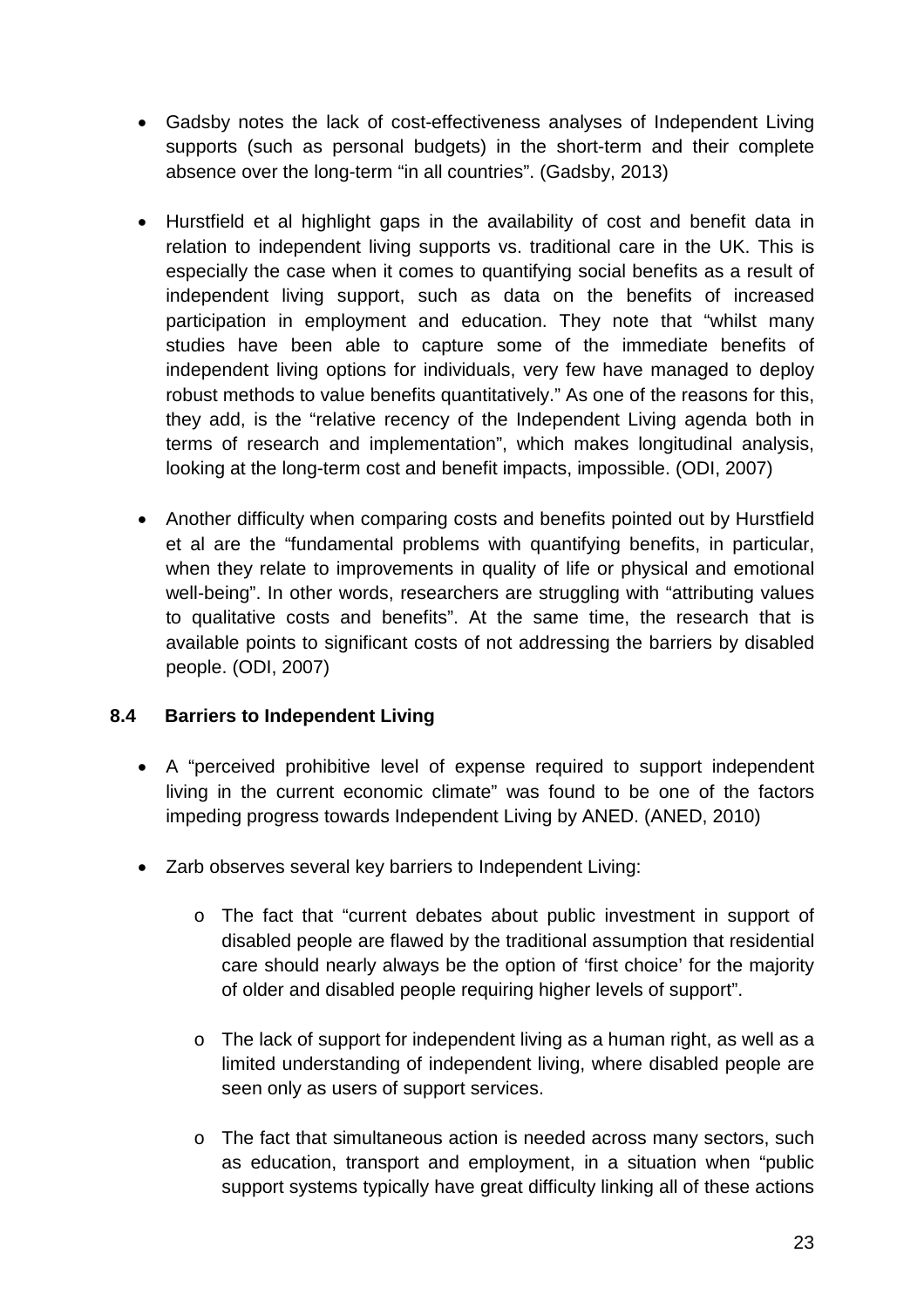together" and "tend to have different administrative functions to deal with them separately". He gives as an example direct payments, which may be provided to disabled people for assistance at home, but not at work. Similarly, they may be able to use assistance with travel to go to school or to the shops, but not to social or leisure activities. In practice, all these restrictions result in disabled people having to organise their lives around the support services that are available, rather than vice versa. (Zarb, 2003)

 Hurstfield et al pointed to "resistance towards change within the social care sector" and "silo thinking" as one of the barriers to implementation of independent living, with many people having a vested interest in maintaining the existing institutions, processes and workforce skills. (ODI, 2007)

#### **8.5 Benefits of Independent Living vs. residential care**

- Hurstfield et al point to "extensive qualitative evidence on Independent Living benefits and the considerable improvements in terms of physical and emotional well-being", adding that these benefits (which include improvements in health, satisfaction, participation in society, motivation and self-esteem) significantly outweigh those that can be achieved through "conventional forms of support". Those interviewees in receipt of conventional support commented on the absence of choice and control, restricted access to social and labour market participation, emotional distress, over-reliance on friends and family and the general culture of dependency it breeds. In stark contrast, those experiencing Independent Living provision spoke of the equality that they felt, improved social, recreational and professional opportunities, enhanced confidence and mental health, freedom with which to make life decisions, the flexibility in provision and its sensitivity to individual circumstances. (ODI, 2007)
- Jolly has highlighted a large number of studies looking at the effects of moving away from institutional care to living in the community, which note the following benefits for disabled people:
	- o Improvements in the quality of life and self esteem, as well as improvements in communication, academic and social skills.
	- o Increase in the physical health and life span, with those living in the community securing health and longevity gains.
	- o Immeasurable gains in terms of self determination and choice, independent living, sociability, employment, leisure and training.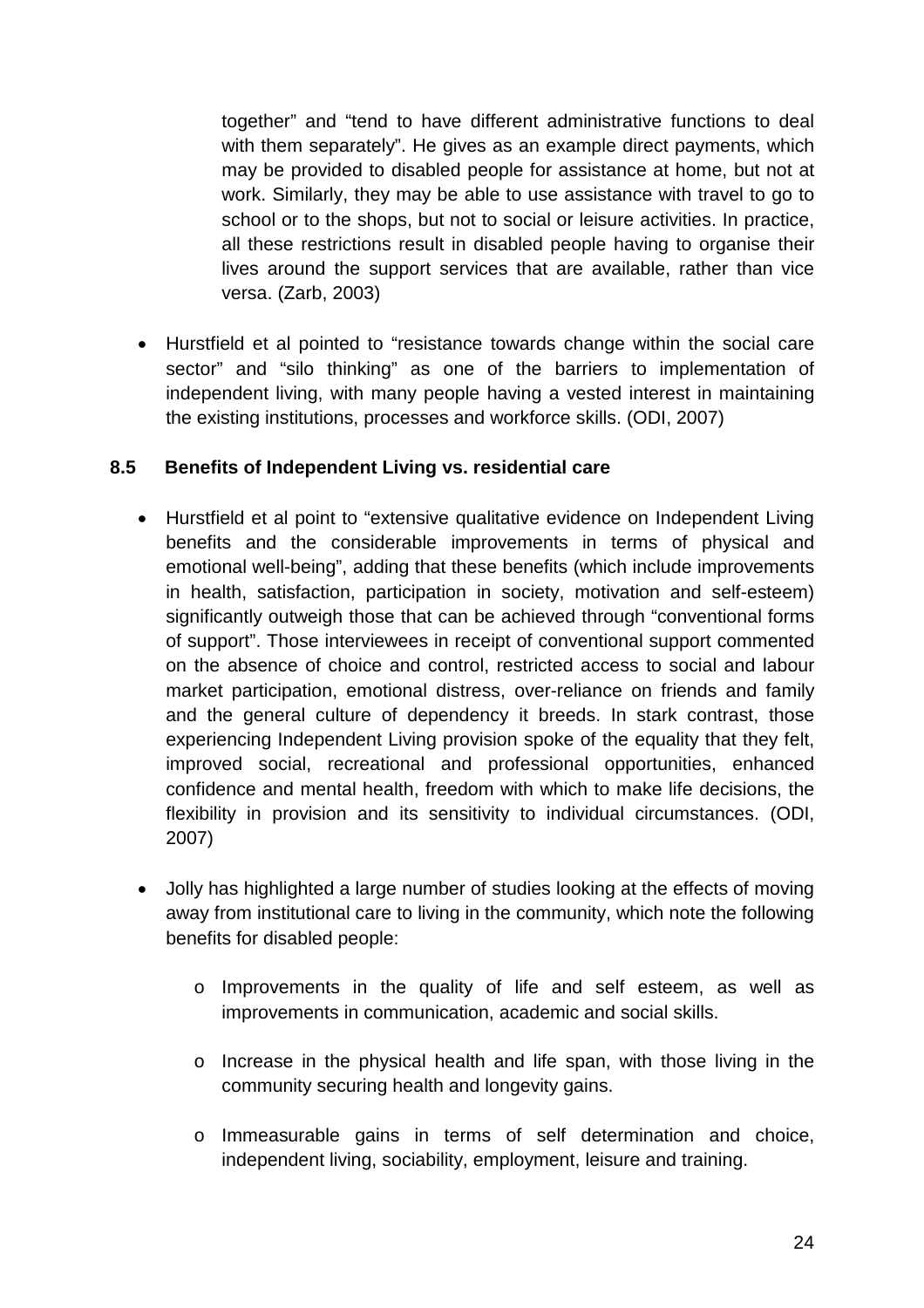o Positive outcomes for individuals living in the community in terms of social contributions, economic contributions and health outcomes which represent a long-term cost saving on health system and other state resources. (Jolly, 2009)

#### **8.6 Personal budgets**

Several studies have looked at the use of personal budgets and direct payments (most notably the Expertise Centre Independent Living, 2009), and whether selfdirected support has any effects on the cost of support (both in social care or health care). Below are some of the lessons that can be drawn from the existing research:

- Looking at the Netherlands, Gadsby found "some evidence to suggest that individuals with a personal budget may spend less on their care than those receiving agency-directed services". The budget they receive is also 25% lower that the equivalent costs of care in kind, as there are considered to be fewer overheads. In addition, each year around 10-15% of budget holders repay some of their annual allocation. However, he points out that "there is no evaluation to examine whether budget holders are getting a comparable level of care from the reduced levels of funding; or indeed whether some of the costs are being displaced to elsewhere in the system." (Gadsby, 2013)
- Looking at research carried out in England, Gadsby noted that "across all user groups combined […] there is some evidence that individual budgets are more cost-effective in achieving overall social care outcomes. However, there is virtually no reliable evidence on long-term cost implications for individual budget schemes in the UK or elsewhere". (Gadsby, 2013)
- Gadsby noted one further difficulty in comparing experiences of personal budgets, related to the way health and social care are funded. For example, in England, healthcare is not means-tested, whereas social funding is "dependent on individuals' contributions, and individual budgets can be topped up". (Gadsby, 2013)
- Research by the Health Foundation noted the difficulty in evaluating "the cost or value for money of personal budgets given the paucity of outcomes, information and accurate costings available." Using the U.S. as an example, they pointed out that the number of studies fail to consider the start-up costs of new schemes, the unpaid care and support provided by family members, or the uncompensated expenses in traditional care. This does not seem to be different in the EU, where a review of personal budgets in social care found that "almost all schemes have underestimated implementation costs, perhaps partly due to unpredicted demand and unmet needs." (Health Foundation, 2010)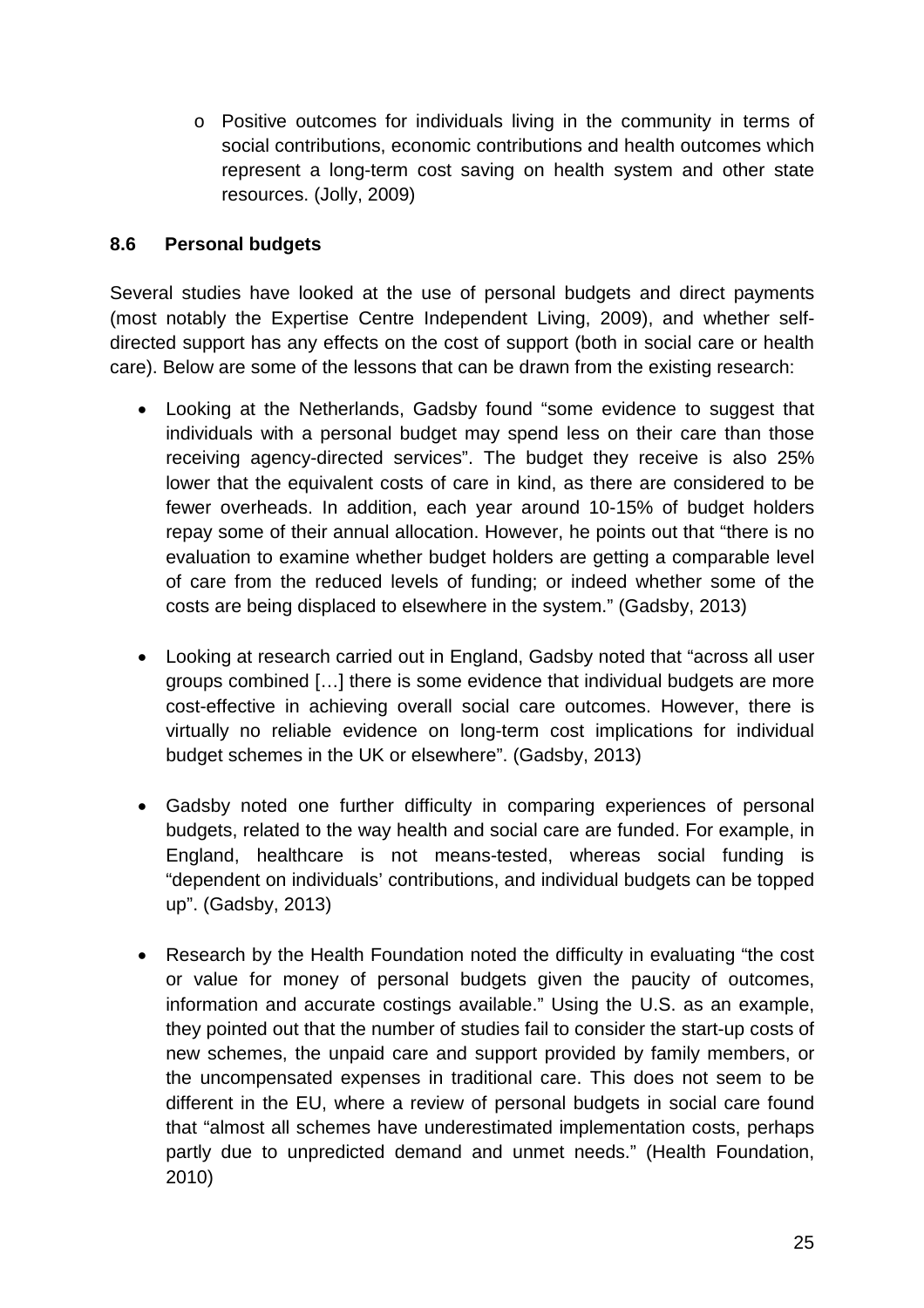- Looking at the benefits of introducing personal budgets i.e. of allowing individuals to decide how their budgets should be spent – Gadsby concludes that, at least in theory, they offer "more choice, control and flexibility to the budget holder". Moreover, they place a responsibility on the individual to "identify and potentially source the most appropriate services, and to varying degrees, manage the budget and be accountable for how it is spent." Added to this is the economic argument, according to which giving budget holders a greater degree of choice can act as a "driver for efficiency". For example, in Sweden, the personal budget scheme has resulted in lower costs by allowing individuals to employ their personal assistants in the open labour market which proved to be cheaper than in the public sector. (Gadsby, 2013)
- In the Netherlands and Belgium, however, the introduction of personal budgets resulted in increased costs, as the demand was much higher than expected. For example, in Belgium, requests for personal budgets were made by noninstitutionalised physically disabled people who previously did not make much use of public services. As a result, in the Netherlands, both access to the scheme and the scope of what the budget covers were significantly restricted; in Belgium, the number of new budgets approved each year was limited, thus creating long waiting lists of people waiting to become budget holders. (Gadsby, 2013)
- In the U.S., according to the available research, "self-direction [...] has been found to promote a more preventative approach to care by providing greater access to support services. This is associated with a shift away from costly, acute interventions." (Gadsby, 2013)
- Gadsby concludes that "overall, whilst personal budget programmes have been piloted without incurring considerable expense, there is little evidence to suggest whether (and to what degree) they are cost-effective in the long term. Moreover, there are some important concerns around longer term implications and their future sustainability." (Gadsby, 2013)

# **9. Conclusions**

a. There is a lack of available data about the cost of institutional/residential care and Independent Living supports, and where some data exists, what is included under community-based supports and Independent Living may also include different forms of residential care;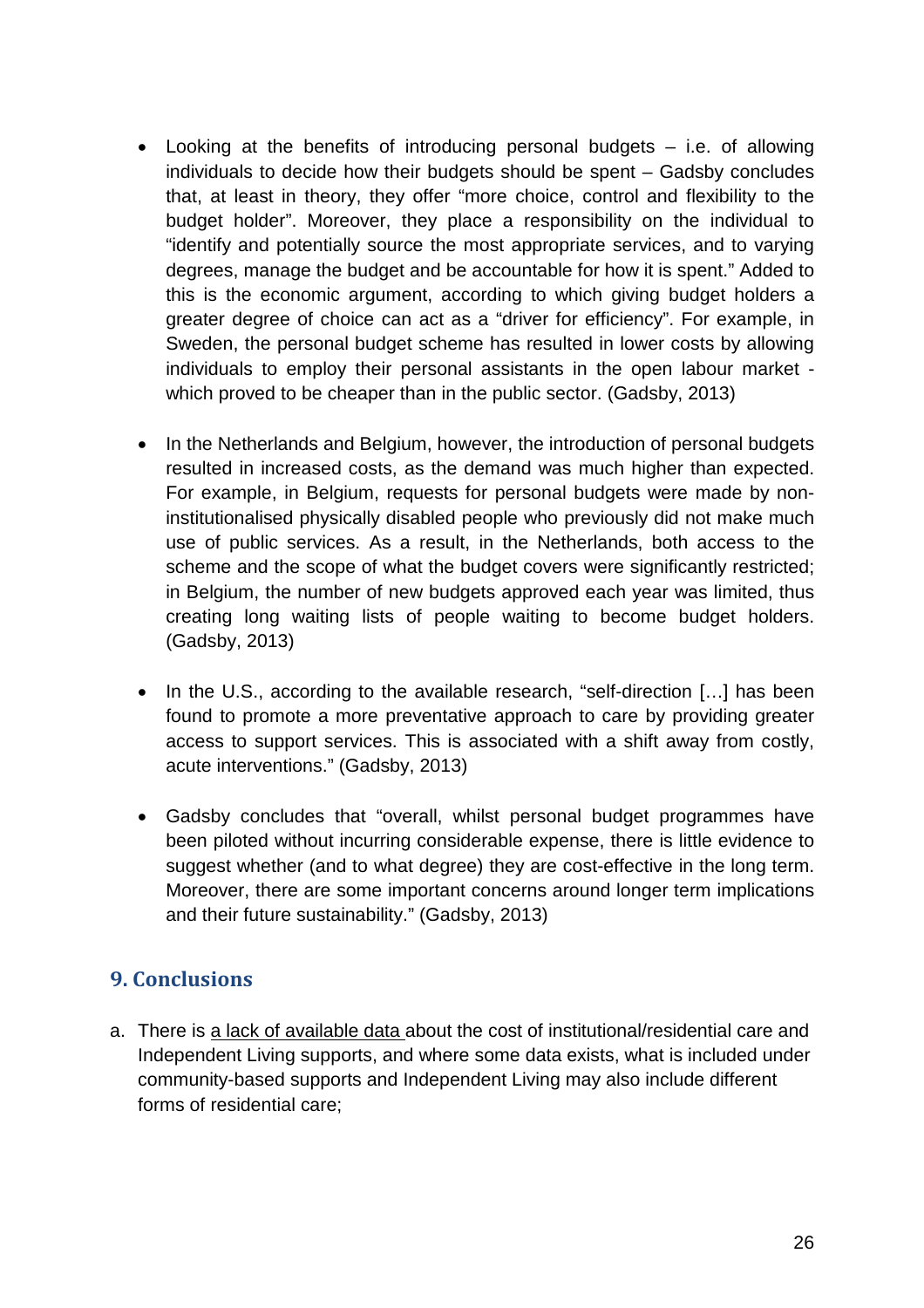- b. Considering that Independent Living is a relatively new concept in many countries (where it exists at all), there are as yet no cost-effectiveness analyses of Independent Living supports over long-term;
- c. It is difficult, if not impossible, to quantify all the benefits of Independent Living, which are many and evident;
- d. Public investment decisions should be guided by criteria based on human rights, rather than what may or may not be cheaper; this, in addition to the fact that Independent Living is not necessarily more expensive than residential care and the fact that the lack of Independent Living supports most commonly results in long-term institutionalisation and additional human rights abuses against disabled people;
- e. Countries should be prepared to adopt an 'invest to save' approach, since there will be additional costs (the so-called 'transformational costs') when introducing personal budgets and other types of Independent Living supports;
- f. Investment in long-term sustainable projects, rather that small pilots is more likely to realise the potential benefits of Independent Living and result in cost savings over the long-term;
- g. There are still many barriers to Independent Living, not least 'silo thinking' and resistance to change within the social care sector, with many people having a vested interest in maintaining the existing institutions, processes and workforce skills.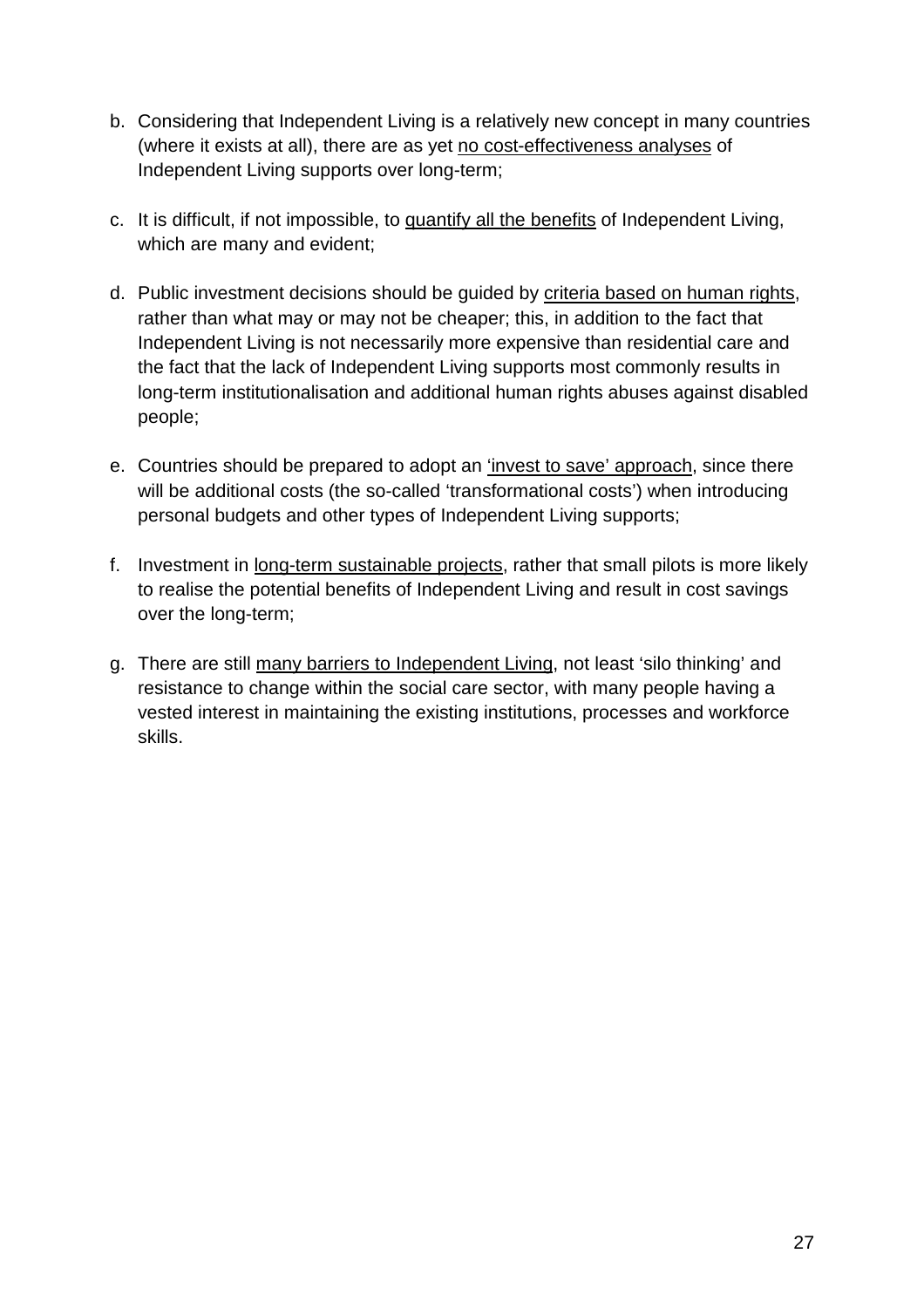# **10. References**

Gadsby, Erica (2013) *Personal Budgets and Health: a review of the evidence,* Centre for Health Services Studies, University of Kent.

Townsley, R et al (2010), *The Implementation of Policies Supporting Independent Living for Disabled People in Europe: Synthesis Report,* Academic Network of European Disability Experts (ANED).

The Health Foundation (2010) *Report: Personal Health Budgets - Research scan.*

Jolly, Debbie (2009) *Research Paper on Community Living and the Support of Independent Living: Costs and Benefits.*

Van Hauwermeiren, Juliska and Decruynaere, Elke (2009) *Direct payments in the care: Current situation in 8 European countries*, Expertise Centre Independent Living.

Mansell J, Knapp M, Beadle-Brown J and Beecham, J (2007) Deinstitutionalisation and community living – outcomes and costs: report of a European Study. Volume 2: Main Report. Canterbury: Tizard Centre, University of Kent.

Hurstfield J, Parashar, U and Schofield, K (2007), *The costs and benefits of independent living,* Office for Disability Issues, UK.

Hurstfield J, Parashar, U and Schofield, K (2007) *The costs and benefits of independent living: Executive summary*, Office for Disability Issues, UK.

Zarb, Gerry (2003) *The Economics of Independent Living.*